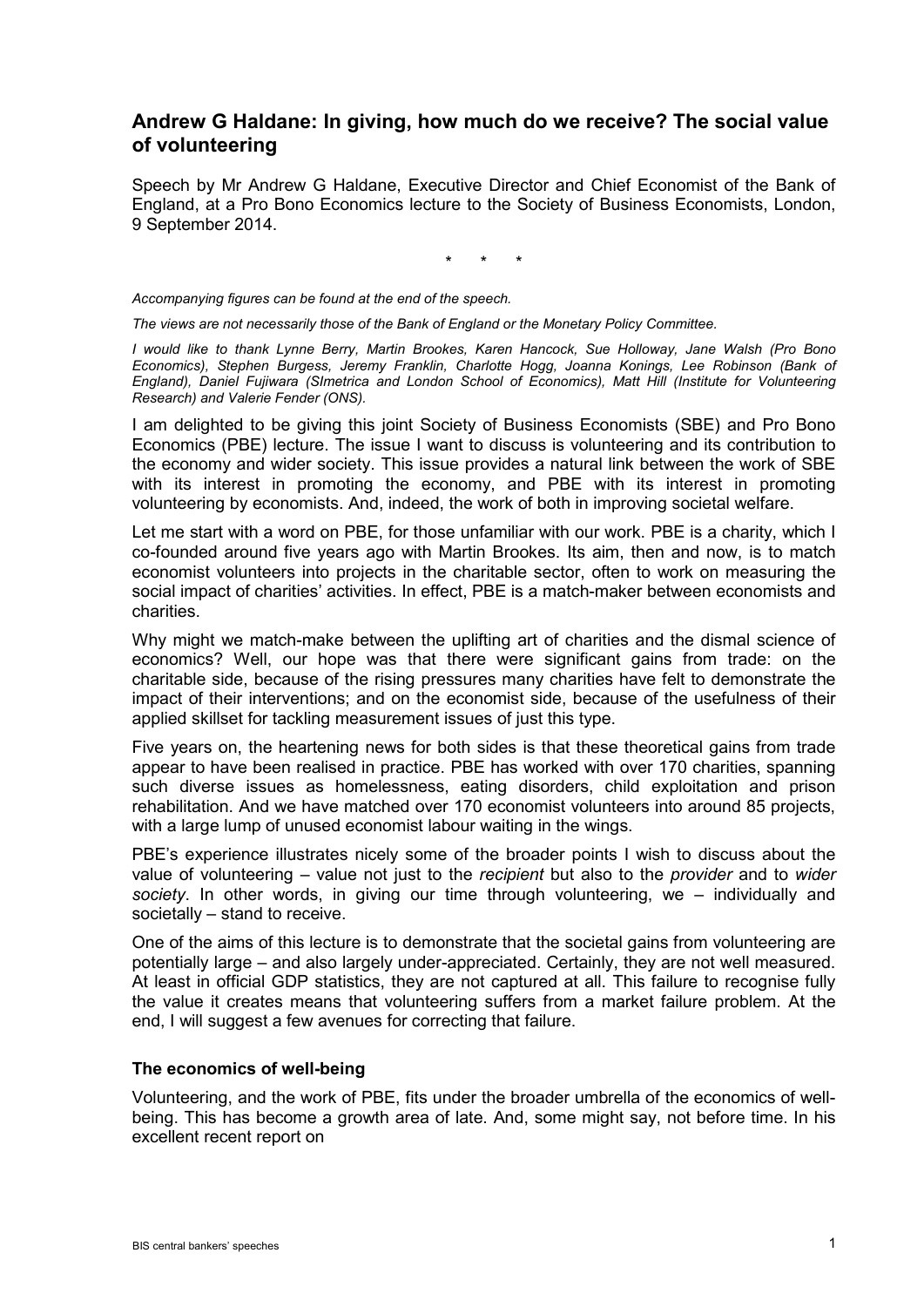well-being, former Cabinet Secretary and PBE patron Gus O'Donnell quotes Robert F. Kennedy in  $1968$  $1968$ :

*"[GDP] measures neither our wit nor our courage, neither our wisdom nor our learning, neither our compassion nor our devotion to our country, it measures everything in short, except that which makes life worthwhile."*

Economists, from Simon Kuznets in the 1930s onwards, have long been aware that GDP does not measure social welfare (Coyle (2014)). But, then and now, it remains the best available proxy of the volume of the goods and services an economy produces.<sup>[2](#page-1-1)</sup> For this reason, it remains an essential ingredient when assessing and managing the economy – for example, when doing my day job of setting monetary policy.

But there are indisputably a much broader range of indicators that are relevant when assessing the welfare of society more generally. For that reason, in their report for the *Commission on the Measurement of Economic Performance and Social Progress* (CMEPSP), Stiglitz, Sen and Fitoussi recommended a shift away from measures of economic production towards measures of economic *well-being*. [3](#page-1-2)

This is easier said than done technically. One approach is to take a set of metrics that are likely to shape an individual's well-being and combine them – for example, income and wealth, health and education, leisure and work activities, political voice and governance, social connections and relationships, the environment and insecurity.

Another is to ask people about the level of their well-being directly, so-called measures of Subjective Well-Being (SWB). Although that approach may sound simpler, it is not without measurement problems. Survey responses are influenced importantly by factors such as context and framing, which hinders comparability across time and countries.

Despite being a fledgling science, several organisations and statistical agencies have started to construct indices of societal well-being. Here in the UK, the Office for National Statistics (ONS) now publishes measures of National Well-being in their annual "Life in the UK" report.

According to the latest data, more than three-quarters of the UK population are satisfied with their lot. I confess to being a touch surprised by this statistic. It is certainly considerably higher than my own informal sample of rail commuters' faces each day into and out of London.

Internationally, the UN has recently published its second *World Happiness Report* (United Nations (2014)). The UK ranks a respectable 22nd out of 156 countries. The OECD publishes a range of well-being indicators as part of its *Better Life Index*. An un-weighted average of its indicators ranks the UK 12th out of the 36 countries (Figure 1). The UK does well on measures of income, wealth, security and environment, less well on work-life balance, education, skills, and housing (Figure 2).

I set out all of this because it has a direct read-across to measuring the societal value of volunteering, to which I now turn.

### **The scale of volunteering**

You can only measure what you can first define. The International Labour Organisation (ILO) defines volunteering as:

<span id="page-1-0"></span> $1$  Deaton *et al* (2014).

<span id="page-1-1"></span> $2^{\circ}$  Coyle (2014).

<span id="page-1-2"></span><sup>3</sup> Fitoussi *et al* (2009).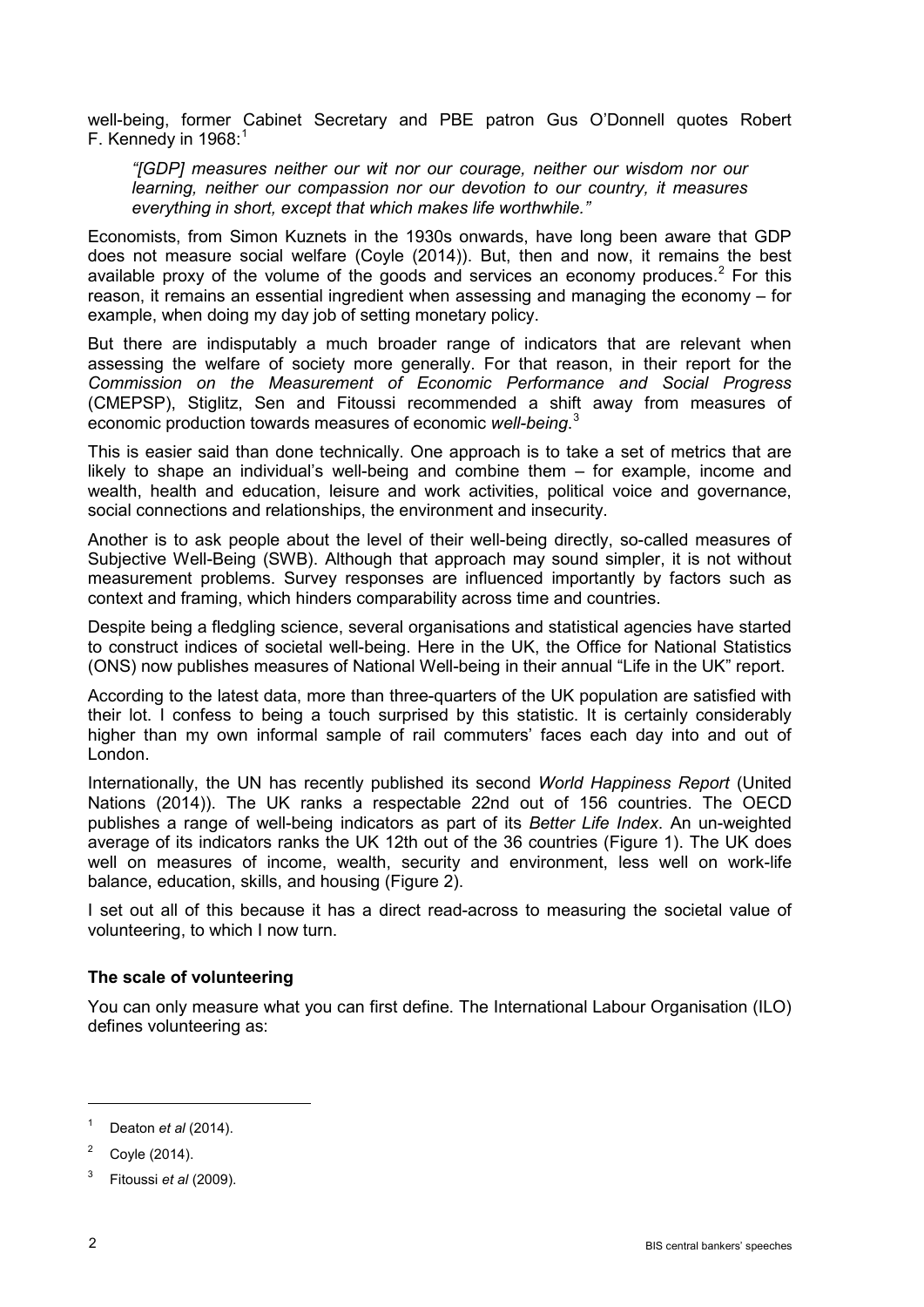*"Unpaid, non-compulsory work; that is, time individuals give without pay to activities performed either through an organisation or directly for others outside their own household".*

Within this, there is *formal* and *informal* volunteering. The former is done through groups, clubs or organisations and is typically easier to measure; the latter can be through any arrangement and so is often much harder to capture.

Clearly, volunteering is work. It also involves producing goods or services outside of your own household. So playing a musical instrument for your own pleasure does not count as volunteering, but playing in an old people's home does. Driving your children to hospital is not volunteering, but driving your neighbours to hospital is. And so on. Figure 3 gives some more examples taken from the ILO manual.

Given this definition, measuring volunteering activity is likely to be a tricky business. Would you know how many hours you had spent over the past year helping your neighbours? Those London commuters might know – a roundish number? – but the rest of the UK population is unlikely to keep score.

Household surveys can help. In the UK, the Community Life Survey and the British Household Panel Survey (BHPS) ask respondents about the nature and scale of their volunteering activities. Although far from perfect, they enable us to build up a good overall picture of the volunteering sector. And what a picture they paint.

First, the *volunteer army in the UK is huge*. Figure 4 illustrates the extent of participation in voluntary activities in 2012, based on the Community Life Survey. Around 44% of respondents had done some form of formal voluntary work over the previous 12 months and 29% volunteer formally at least once a month. This means around 15 million people in the UK volunteer "frequently".

Looking at hours worked, this equates to just over 2 billion hours per year spent formally volunteering. To give you some context, that is just under one hour per week for every person over 16 in the UK. It is 5% of the total hours worked in the UK by paid employees. It is equivalent to 1.25 million full-time equivalents (FTEs), or double the number of paid FTEs in the voluntary sector.<sup>[4](#page-2-0)</sup>

Put differently, there are around the same number of FTE volunteers in the UK as there are paid employees in the manufacturing, construction and real estate sectors combined. Indeed, the only industrial sectors with a larger UK workforce are wholesale and retail services, education, health and social work.

And it does not end there. It is estimated that another 170 million hours a year are volunteered by people less than once a month.<sup>[5](#page-2-1)</sup> And to this estimate of formal volunteering should be added measures of informal volunteering. According to calculations recently released by the ONS, informal volunteers provide anywhere between 1.7 and 2.1 billion hours of extra help each year.<sup>[6](#page-2-2)</sup>

So, all in, volunteering in the UK might amount to as much as 4.4 billion hours per year. That is 1.7 hours per week for every UK adult aged over 16. It is not far off 10% of the total hours worked by all UK paid employees. That is quite an army.

<span id="page-2-0"></span><sup>&</sup>lt;sup>4</sup> Bank and Pro Bono Economics calculations using ONS Household Satellite Account hours.

<span id="page-2-1"></span><sup>&</sup>lt;sup>5</sup> Bank and Pro Bono Economics calculations using ONS Household Satellite Account hours.

<span id="page-2-2"></span><sup>&</sup>lt;sup>6</sup> See [http://www.ons.gov.uk/ons/about-ons/business-transparency/freedom-of-information/what-can-i](http://www.ons.gov.uk/ons/about-ons/business-transparency/freedom-of-information/what-can-i-request/published-ad-hoc-data/econ/august-2014/hhsa-consistent-estimates-of-the-value-of-informal-voluntary-activity-in-2012-13.xls)[request/published-ad-hoc-data/econ/august-2014/hhsa-consistent-estimates-of-the-value-of-informal](http://www.ons.gov.uk/ons/about-ons/business-transparency/freedom-of-information/what-can-i-request/published-ad-hoc-data/econ/august-2014/hhsa-consistent-estimates-of-the-value-of-informal-voluntary-activity-in-2012-13.xls)[voluntary-activity-in-2012-13.xls](http://www.ons.gov.uk/ons/about-ons/business-transparency/freedom-of-information/what-can-i-request/published-ad-hoc-data/econ/august-2014/hhsa-consistent-estimates-of-the-value-of-informal-voluntary-activity-in-2012-13.xls) for further details.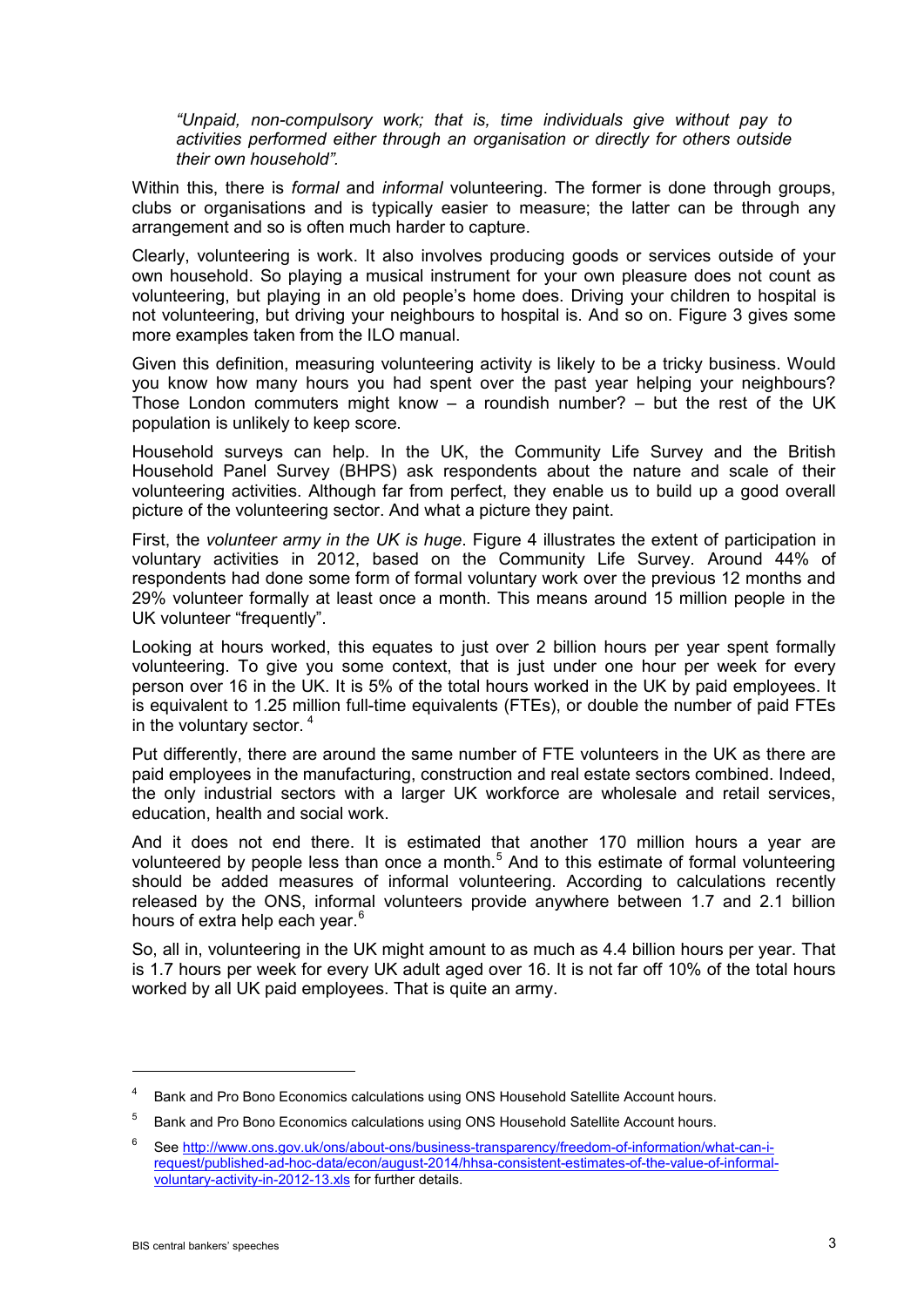Second, *volunteering also appears to be big internationally*. A group of academics at John Hopkins University have been pioneers in this field and have published cross-country comparisons.<sup>[7](#page-3-0)</sup> They calculated that, in 2005, around 970m people in the world were engaged in voluntary activity. Given the growth in world population over the period since, the number of global volunteers may well now top the one billion mark.

To put that in context, imagine if these volunteers comprised a single country – "Volunteerland". It would have the second largest working age population of any country in the world, behind only China (Figure 5).

The Charities Aid Foundation calculates a *World Giving Index* each year which ranks the generosity of people in different countries with their money and time. For volunteering, top of the league are the unlikely trio of Turkmenistan, Sri Lanka and the United States; bottom of the pack are Yemen, China and Greece. The UK ranks 26th out of 131 countries. This is respectable, if outside an automatic Champions League place (Figure 6).

Of course, cross-country comparisons can be quite difficult. For example, the high rates of volunteering in ex-Soviet states, like Turkmenistan and Uzbekistan, are in part down to the authorities having national days of volunteering – "subbotniks". As these are more or less compulsory, they stretch to breaking point the definition of volunteering.<sup>[8](#page-3-1)</sup>

Third, the *volunteer army is a diverse one*. Volunteering is slightly more prevalent among older people and slightly less prevalent among people of child-rearing age (Figure 7). But all age groups make a significant contribution. Women and men are broadly equally likely to volunteer. And there do not appear to be major differences in volunteering across ethnic minority or socio-economic groups. <sup>[9](#page-3-2)</sup>

Fourth, *numbers of volunteers appear to be stable* (Figure 8). There is some evidence of cyclicality in volunteering, with it falling at the start of the recession and rising during the recovery. A recent report suggested that volunteering numbers had reached a ten-year high.<sup>[10](#page-3-3)</sup> It is possible this upward trend will continue. An ageing population will boost older cohorts where volunteer participation rates are high. And among younger cohorts there is evidence of a behaviour shift, with participation rates having doubled in the past decade.

Taken together, these patterns suggest that volunteering is tightly-woven into the UK's social fabric – a fabric which is large, diverse, international and potentially growing.

### **Measuring the value of volunteering**

So far we have established that labour inputs into volunteering are considerable. But this does not tell us what *value* these volunteers create for the economy, much less for society. This is important when gauging the contribution volunteering makes to societal welfare.

It is possible to build up an incremental, if somewhat piecemeal, picture of this contribution from its various sources. These are shown schematically in Figure 9 as layers of a "volunteering onion". At the centre of the onion are the volunteer army, all 15 million of them. The outer three layers then measure respectively:

• The *economic value* of goods and services created by volunteers – if you like, the GDP-equivalent value of volunteering services;

<span id="page-3-0"></span><sup>7</sup> Salamon *et al* (2011).

<span id="page-3-1"></span><sup>&</sup>lt;sup>8</sup> See for example [http://enews.fergananews.com/news.php?id=2697,](http://enews.fergananews.com/news.php?id=2697) describing a recent subbotnik in Uzbekistan in August 2013.

<span id="page-3-2"></span><sup>&</sup>lt;sup>9</sup> Volunteering England (2009).

<span id="page-3-3"></span><sup>10</sup> Guild *et al* (2014).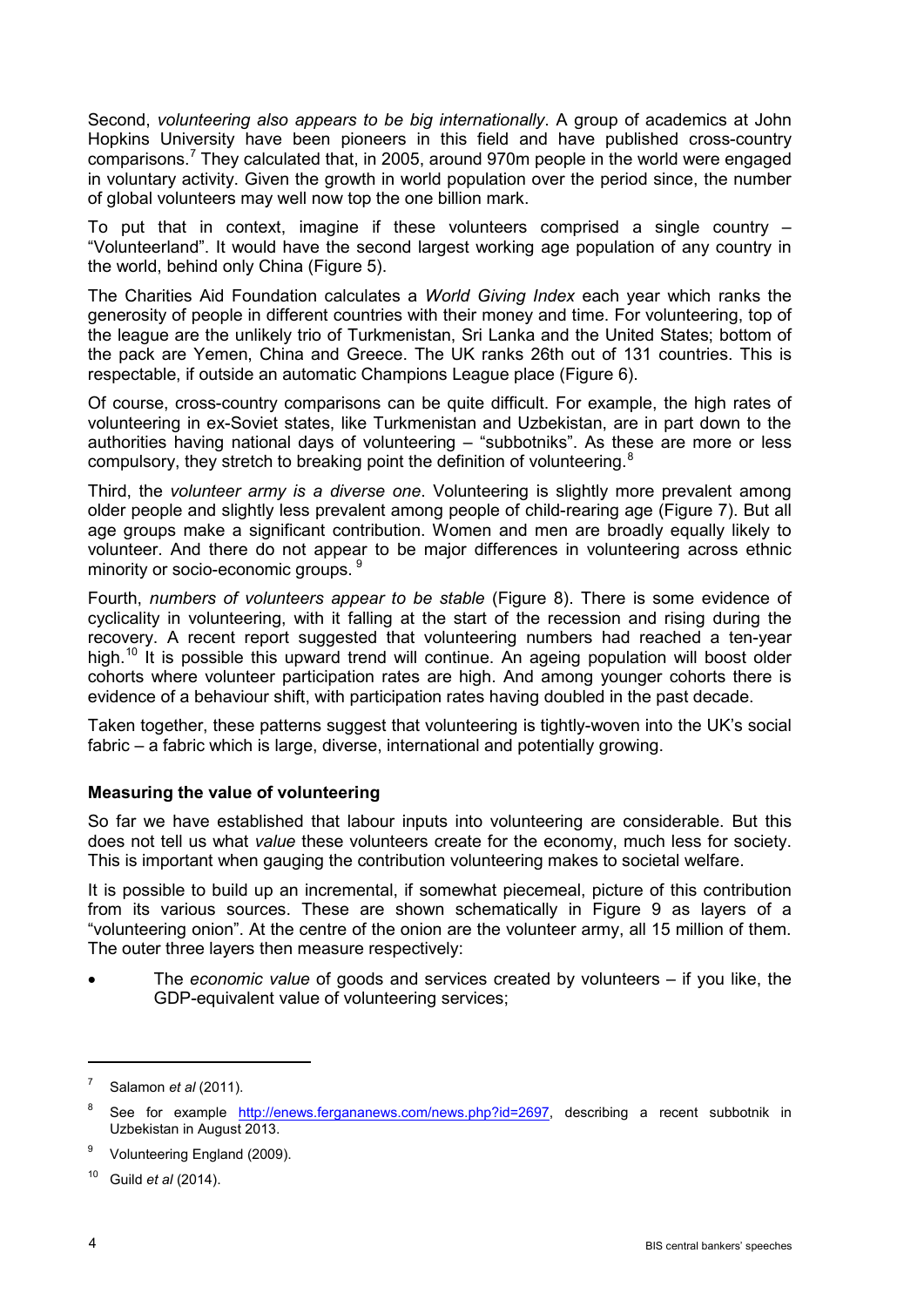- The *private value* of volunteering activities, in particular the benefits felt by volunteers themselves; and
- The *social value* of volunteering activities, as societal gains may be a multiple of economic and private benefits.

I want to build up a quantitative picture of these various layers. They take us from a conventional, GDP-centric measure of economic value through to a more fashionable, wellbeing-centric measure of social welfare. In other words, this approach combines elements of both the old and the new when determining the value of volunteering.

Before diving into methodology, let me just highlight a few general caveats:

- First, these value layers  $-$  economic, private and social  $-$  may not be entirely distinct. For example, the private benefits from volunteering may be the very reason people volunteer in the first place and create economic value. So we should hesitate before simply adding these benefits together. I will try to resist doing so, but will probably fail.
- Second, value measurement becomes harder the further out you go from the centre of the onion. We can make reasonably informed guesses about the economic value of volunteering, by adapting national income accounting techniques. And we can construct some reasonable proxies for private benefits from various surveys. But we have only piecemeal evidence on measuring the social value of volunteering. This, in short, is a fledgling science.
- Third, it is striking that virtually none of these onion layers is captured by official statistical measures of activity, such as GDP. And, indeed, only some are captured by broader measures of subjective well-being. Measuring the value of volunteering typically relies on secondary, often non-official, statistical sources.

In combination, this means that very little of the value created by the volunteer sector is easily visible to statisticians, to policymakers, to politicians, to companies, indeed to the volunteers themselves. This is a vast, but often invisible, army. So let me try to improve that visibility somewhat by piecing together some evidence.

### **The economic value of volunteering**

Let's start with the easiest bit – the economic value of volunteering. In other words, when volunteers give up their time to paint a building, take an elderly neighbour to hospital or feed the homeless, what is the value of the output they are producing?

GDP measures the monetary value of goods and services produced in an economy. Because it is not normally associated with a monetary transaction, volunteering activity is not captured by existing GDP statistics. This point is well-recognised by statisticians, which is why the ONS publishes a series of

Satellite Accounts to pick up important sources of activity which lie outside GDP.

The Household Satellite Accounts are one example. They measure activities like childcare, adult care, meal production, laundry services and also the work of volunteers which do not involve a monetary transaction. In aggregate, these activities are huge. According to the Satellite Accounts, were they included they would increase GDP by around 80%.

In an ideal world, we would observe the output of volunteers – the goods and services they produce – and work out what they could fetch in the market, just as with GDP. But there is no market for services in which no monetary transaction is involved.

What the ILO recommends instead – and what the ONS does in practice – is to capture the value of the labour *input* used in producing these services, as a proxy for their market value. Specifically, the ONS identifies particular voluntary activities from household surveys and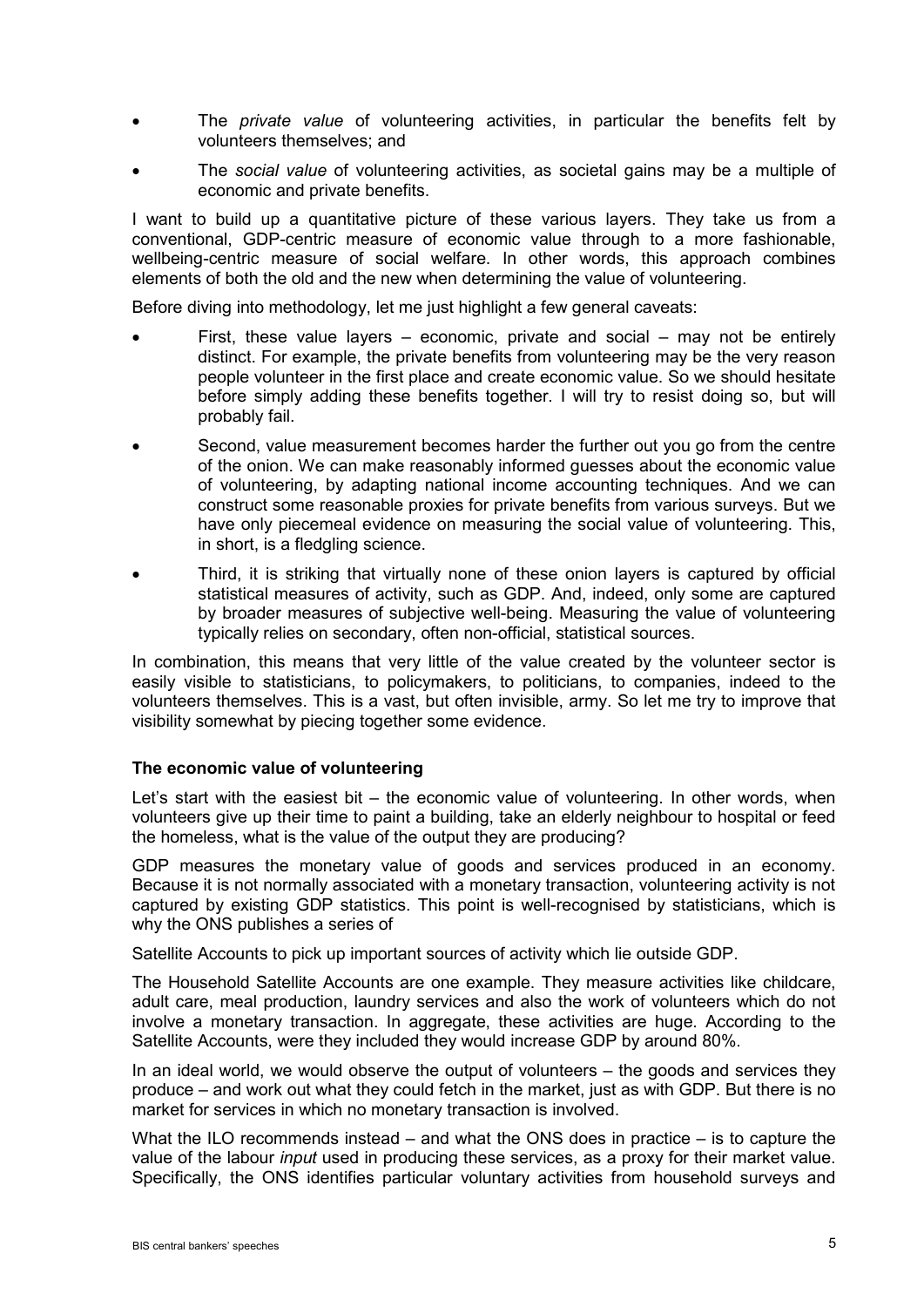then maps those to paid occupations. Taking the median hourly wage for those occupations, and multiplying by the number of hours volunteers provide, gives an estimate of the volunteering sector's output on a replacement cost basis.

Using this method, the ONS calculates that frequent, formal volunteering produced just short of £24 billion of economic output in 2012. This would be equivalent to 1.5% of GDP. That is sizable. It would make volunteering one of the most important industrial sectors in the UK, producing twice as much value as the agriculture sector and about the same amount as the telecoms or the insurance and pension fund sectors.

Of course, any estimate relies on certain assumptions. Let me highlight three important ones. First, these estimates consider only formal and frequent volunteering. Second, they assume that the productivity and the quality of volunteer's work is the same as comparable paid workers. And third, they assume that wages are a reasonable guide to output.

Taken together, these assumptions may if anything bias *downwards* estimates of the value of volunteering. So it is instructive to tweak them to gauge possible biases (Figure 10).

- The first rows in the table show what might happen if you included all forms of volunteering. *Infrequent* volunteering does not add that much – the Household Satellite Account suggests around a further £1.7bn each year. But *informal* volunteering is much more substantial. The ONS recently released an estimate of informal volunteering in 2012 which puts the figure at almost £19 billion  $-$  not far off the contribution from formal volunteering.[11](#page-5-0) This should reasonably be added to overall estimates of the economic value of volunteering.
- For most private sector firms actual output is a mark-up over labour costs, reflecting productivity gains and returns to capital. It is hard to know for sure whether the volunteering sector follows the same pattern. But in those industries involving "labour-intensive services", like volunteering, the labour share of output is about 80%.<sup>[12](#page-5-1)</sup> In other words, the economic output of those services is about a quarter more than the labour costs. As the third row in Figure 10 suggests, if volunteering activities are similar in nature, there is a case for scaling-up our estimates of output by a similar amount.
- The final issue, outlined on the fourth row of Figure 10, is about comparing volunteers with paid workers. In carrying out the same activity as a paid employee, volunteers may be more enthusiastic, but also less capable. I am more enthusiastic about painting a shed than my local decorator, but also less competent. So it is not altogether clear whether the wages of paid workers are good proxies for volunteering value or not, with uncertainties on both sides.

The final row in Figure 10 offers estimates of the overall contribution of volunteering to the UK economy. It suggests this *could* exceed £50 billion per year, or around 3.5% of annual UK GDP. This would place the volunteering sector on a level pegging with the UK energy sector (both extraction and utilities). Very few sectors add more value. Clearly, the inner layer of the volunteering onion – economic value – is a very significant one.

<span id="page-5-0"></span><sup>&</sup>lt;sup>11</sup> These new estimates can be found at [http://www.ons.gov.uk/ons/about-ons/business-transparency/freedom](http://www.ons.gov.uk/ons/about-ons/business-transparency/freedom-of-information/what-can-i-request/published-ad-hoc-data/econ/august-2014/hhsa-consistent-estimates-of-the-value-of-informal-voluntary-activity-in-2012-13.xls)[of-information/what-can-i-request/published-ad-hoc-data/econ/august-2014/hhsa-consistent-estimates-of-the](http://www.ons.gov.uk/ons/about-ons/business-transparency/freedom-of-information/what-can-i-request/published-ad-hoc-data/econ/august-2014/hhsa-consistent-estimates-of-the-value-of-informal-voluntary-activity-in-2012-13.xls)[value-of-informal-voluntary-activity-in-2012-13.xls.](http://www.ons.gov.uk/ons/about-ons/business-transparency/freedom-of-information/what-can-i-request/published-ad-hoc-data/econ/august-2014/hhsa-consistent-estimates-of-the-value-of-informal-voluntary-activity-in-2012-13.xls)

<span id="page-5-1"></span><sup>&</sup>lt;sup>12</sup> This calculation uses the following industries: professional and support services; distribution, transport, hotels and restaurants; government, health and education; and other services. The calculation also includes an adjustment for "mixed income" – that is, the income of the self-employed that is classified separately in the national accounts but which arguably reflects a return to labour rather than capital.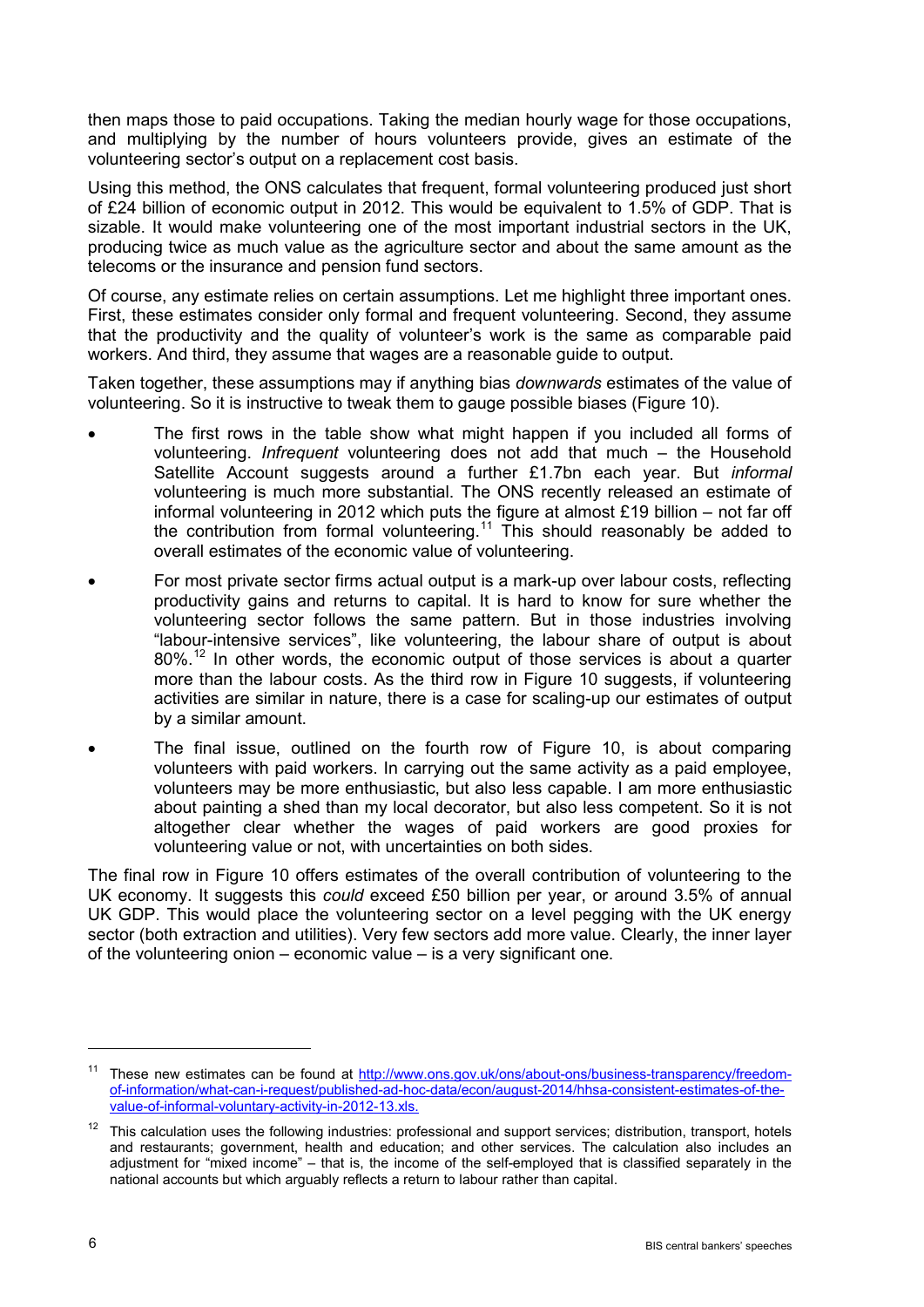### **Private value of volunteering**

The second layer of the onion is the private benefit from volunteering. This might sound fluffier than a GDP-equivalent measure. Yet even the hardest-nosed economist would recognise the existence of those private benefits. Why else would anyone volunteer in the first place! Volunteering is a prime example of revealed preference theory in practice.

Surveys of individuals overwhelmingly support this conjecture. The 2006/07 *Helping Out* survey of volunteers found a range of benefits including enjoyment, satisfaction and achievement, meeting people and making friends, broadening life experience, boosting confidence, reducing stress, improving physical health and learning new skills (Figure 11).

The balance of benefits differs across individuals. For example, younger people are most likely to highlight the importance of acquiring new skills and enhancing employment prospects, while older volunteers see the benefits from increased social interaction and improved health. But enjoyment and satisfaction rank high across all volunteer types.

This survey evidence is consistent with PBE's experience. Our economist volunteers are often young. PBE offers the chance to apply existing skills to different sets of problem in very different environments. I think without exception, PBE volunteers have found projects enjoyable and satisfying – and, especially among government economists, liberating too.

Digging a little deeper, these self-reported benefits appear to fall roughly into three categories: *enhanced well-being*, *health benefits* and increased *skills and employability*. It is worth considering the evidence on each in turn.

### *(a) Enhanced well-being*

There are various ways of assessing the impact of volunteering on individual well-being. These include "stated preference" surveys, where people are asked directly about how factors affect their well-being. But what people say and do are not always the same – and several studies have shown that this approach may lead to systematic upward biases.<sup>[13](#page-6-0)</sup>

Perhaps the most authoritative method is to use national surveys of well-being and life satisfaction alongside data on the characteristics of the survey participants. This approach lies behind the recent report by Fujiwara *et al* (2014). This report estimates the impact of various factors, including formal volunteering, on an individual's life satisfaction.

Their results provide a relatively clear ranking of what factors really matter for well-being. Health (physical and especially mental) comes at the top of this well-being league table, followed by employment prospects. On the next rung down, however, sits volunteering. In terms of personal well-being, this puts volunteering on a similar footing to playing sport.

If you were wondering where watching TV would come in the well-being list I can tell you – close to the bottom. Indeed, watching TV is found to *detract* from well-being.<sup>[14](#page-6-1)</sup> This I think confirms what we all knew deep down: *X-Factor* is bad for you.

It is possible to translate these into monetary-equivalent values – the money an individual would need to be given to increase their well-being by the same amount. On this evidence, you would need to be compensated around £2,400 on average per person per year for forgoing the opportunity to volunteer.<sup>[15](#page-6-2)</sup> That is a very significant sum for the average person, whose median annual salary was only £22,000 in 2013.<sup>[16](#page-6-3)</sup>

<span id="page-6-0"></span><sup>13</sup> Campbell *et al* (2011).

<span id="page-6-1"></span><sup>14</sup> This was not estimated in Fujiwara *et al* (2014), but estimates of the impact of TV on well-being are available in Frey *et al* (2007).

<span id="page-6-2"></span><sup>15</sup> The exact figure is £2,357 from Fujiwara *et al* (2014).

<span id="page-6-3"></span>This is for all employee jobs from the ONS Annual Survey of Hours and Earnings.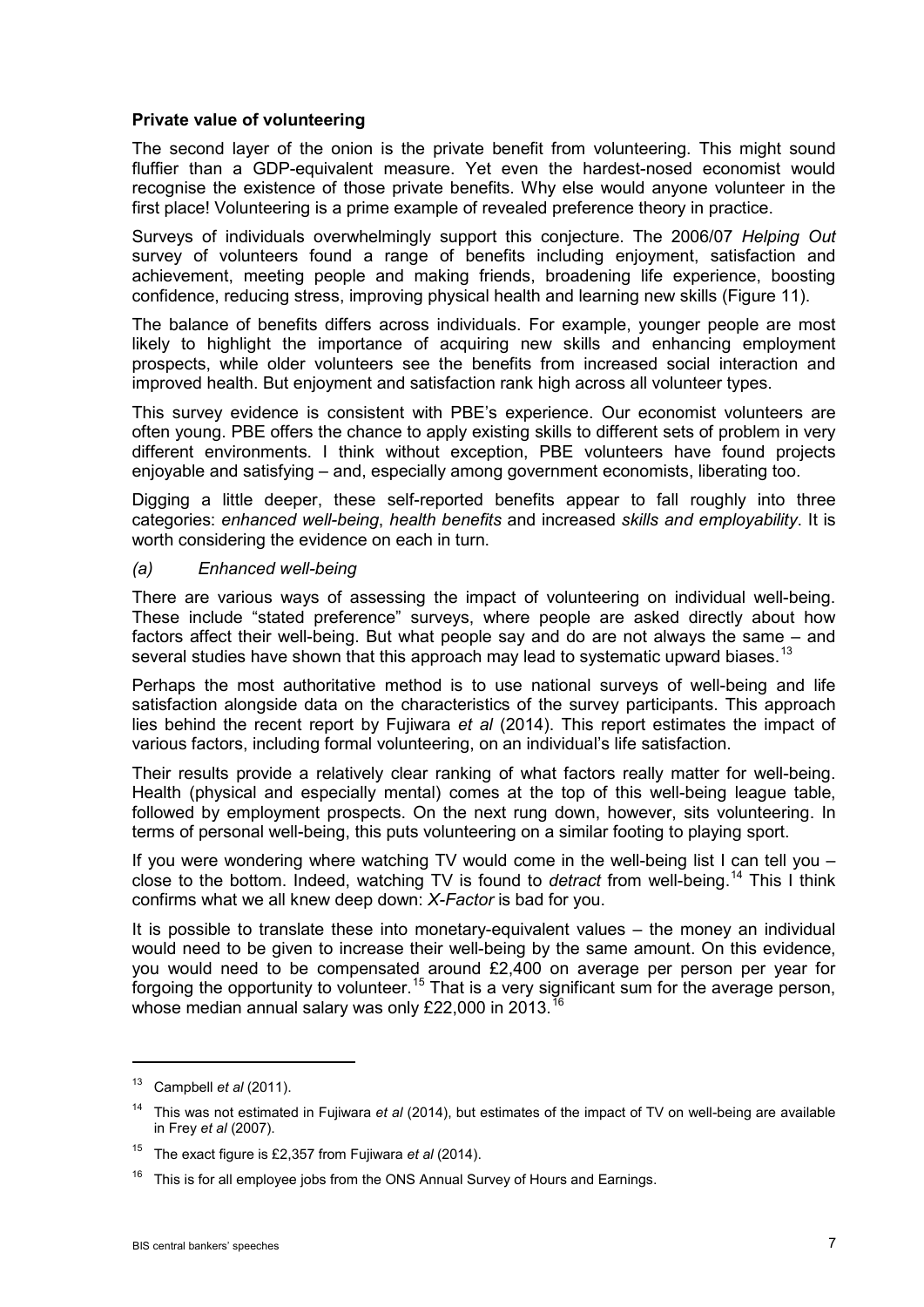If you multiply that per-person benefit by the 15 million or so regular volunteers, you get a private benefit of volunteering close to £40 billion per year.<sup>[17](#page-7-0)</sup> If you added in non-regular volunteers, you would get a larger number still. In other words, adding together private and economic benefits roughly doubles estimates of the value of volunteering, to something perhaps closer to £100 billion per year.

### *(b) Health benefits*

The Centre for Mental Health estimates that the economic and social costs of mental health problems are huge. The health and social care costs alone are worth over £20bn, the associated output losses £30bn and the human costs over £50bn. So anything that improves mental health, even in a small way, can make a big difference to social welfare.

Volunteering is typically found to have a positive impact on mental health – for example, by enhancing social integration and engagement.<sup>[18](#page-7-1)</sup> Certainly, that is what volunteers themselves say. Remaining active and socially engaged can be particularly important for older age groups, post-child raising and post-retirement.

A systematic review of the international literature by Casiday *et al* (2008) assessed 43 longitudinal, cross-sectional and qualitative studies of the impact of volunteering on mental health. It found that volunteering reduced the incidence of depression, stress, hospitalization, pain and psychological distress.

It is difficult to put precise numbers on those benefits. But Fujiwara *et al* (2014) find that, on average, the well-being benefit from relief from depression or anxiety is worth around £37,000 per year. And

New Economy Manchester (2014) estimate that the average cost of treating those suffering from depression or anxiety is around £956 per year.<sup>[19](#page-7-2)</sup> Even a small effect from volunteering on mental health could deliver large benefits.

### *(c) Increased skills and employability*

The evidence on the impact of volunteering on employability is more mixed. Ellis Paine et al (2013) find a significant, but weak, effect of volunteering on the probability of finding a job. Not all types of volunteering will lead necessarily to better employment outcomes. And it is important not to overlook the potential benefits from volunteering felt by *employers*, as well as their employees.

A recent poll by YouGov found that nearly all managers believe that workplace skills can be gained from volunteering.<sup>[20](#page-7-3)</sup> And recent research suggests a link between the emotions induced by volunteering (like confidence and self-esteem) and factors important in the workplace (like performance ratings and efficient problem solving). $^{21}$  $^{21}$  $^{21}$ 

Oswald et al (2014) provide evidence that happiness makes people more productive. If randomly selected individuals are made happier – for example, by having their TVs removed on a Saturday evening – they are approximately 12% more productive. Since we know volunteering has a significant impact on an individual's well-being, it is a short step to think it is also productivity-enhancing.

<span id="page-7-0"></span>This figure is calculated as the estimated impact on well-being from volunteering  $(E2,400)$  x the number of volunteers in the UK (15m) = £36bn.

<span id="page-7-1"></span><sup>18</sup> Casiday *et al* (2008).

<span id="page-7-2"></span><sup>&</sup>lt;sup>19</sup> For further details see [http://neweconomymanchester.com/stories/832-unit\\_cost\\_database](http://neweconomymanchester.com/stories/832-unit_cost_database)

<span id="page-7-3"></span><sup>&</sup>lt;sup>20</sup> For further details see Volunteering England: [http://www.volunteering.org.uk/who-we-can-help/employers/the](http://www.volunteering.org.uk/who-we-can-help/employers/the-business-case-for-esv)[business-case-for-esv](http://www.volunteering.org.uk/who-we-can-help/employers/the-business-case-for-esv)

<span id="page-7-4"></span><sup>21</sup> Estrada *et al* (1997), Wright and Staw (1999), Diener *et al* (2005).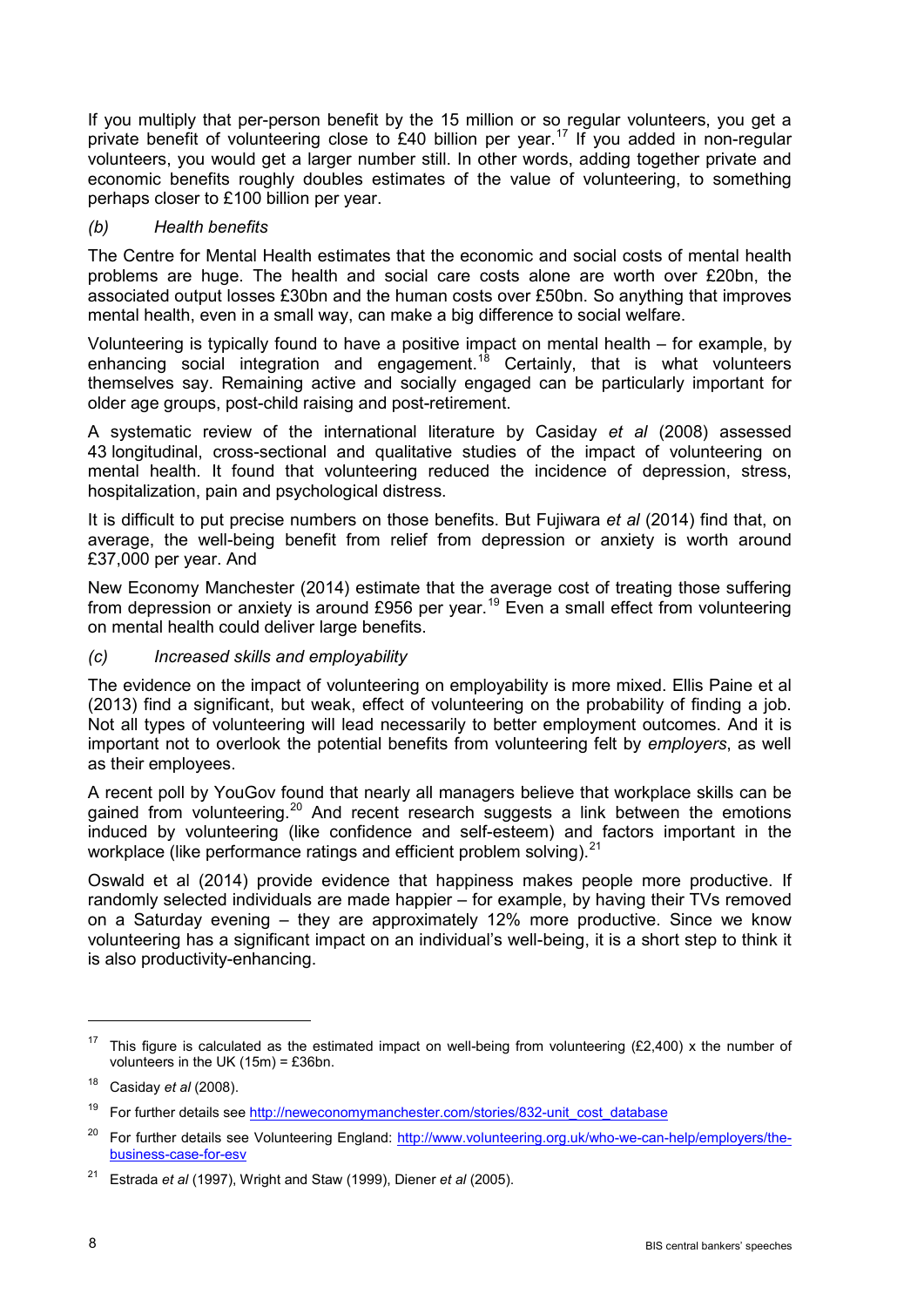That, too, is consistent with PBE's experience. Employers of the economists used by PBE as volunteers have often given fed back that this has enhanced their motivation and skills. And it is worth just putting in context how big a potential benefit that could be. If the UK's 15 million volunteers were each 5% more productive, that would deliver a boost to national income of £23 billion each year. $^{22}$  $^{22}$  $^{22}$ 

Once you tot up the private benefits of volunteering – well-being, health, skills – something quite striking becomes apparent. The benefits to volunteering might be as large, if not larger, for volunteers *themselves* as for recipients. In other words, in giving we really do receive – possibly as much as we give!

That hard-headed economist I mentioned earlier would at this stage spring to their feet. Brandishing revealed preference theory, they would say this is obvious – that it is these very benefits that explain why the volunteer army exists in the first place.

And, once again, they would largely be wrong. For research has shown that people tend systematically to under-estimate the positive effect for *them* of giving to others. In a nice experiment, people were randomly assigned \$20 to spend, either on themselves or others. Those who were told to spend it on others subsequently reported significantly higher subjective well-being ex-post, contrary to their expectations ex-ante. $^{23}$  $^{23}$  $^{23}$ 

This means that volunteer army would possibly be *larger still* if individuals had greater *self*awareness of the private benefits of volunteering. When it comes to volunteering, preferences may be as much concealed as revealed. $^{24}$  $^{24}$  $^{24}$ 

### **Social value of volunteering**

Finally, let's consider the social welfare benefits of volunteering. Why might these differ from the economic and private benefits? And by how much?

Let's take a simple example. Consider a volunteer who helps out a charity providing support services for the homeless. Is the value of this activity captured by the hours spent volunteering? By the amount it would have cost to hire that person to provide that help? By the amount that person themselves benefit from volunteering?

Well, all of the above are important and large, as I have shown. But they would still potentially significantly under-estimate the value *society* should place on this activity. That is because homelessness comes with wider collateral costs, for the individual most obviously, but also for society generally: the reduction in employment and income prospects; the accompanying increased risk of criminal activity and addiction to drugs or alcohol; and the increased risk of physical and mental health problems.

All of these take a very significant toll on the homeless individual. But they also tax the public purse, through increased social security, criminal justice and health spending. And that is before you even get to the wider social costs of, for example, criminality and addiction on families and societies. These costs are a form of societal externality.

The social value created by reduced homelessness is, then, a potential multiple of the cost of the labour input to volunteering. But how large a multiple? Well, I can tell you. And the reason I can tell you is that my thought experiment is not a hypothetical one.

Last year, PBE brought together a team of volunteer economists from Oxera Consulting with a charity called Centrepoint which does wonderful work with homeless young people in

<span id="page-8-0"></span><sup>&</sup>lt;sup>22</sup> This estimate assumes just under 60% of these volunteers are in employment, in line with the UK employment rate.

<span id="page-8-1"></span><sup>23</sup> Dunn *et al* (2014).

<span id="page-8-2"></span><sup>24</sup> Dunn *et al* (2014).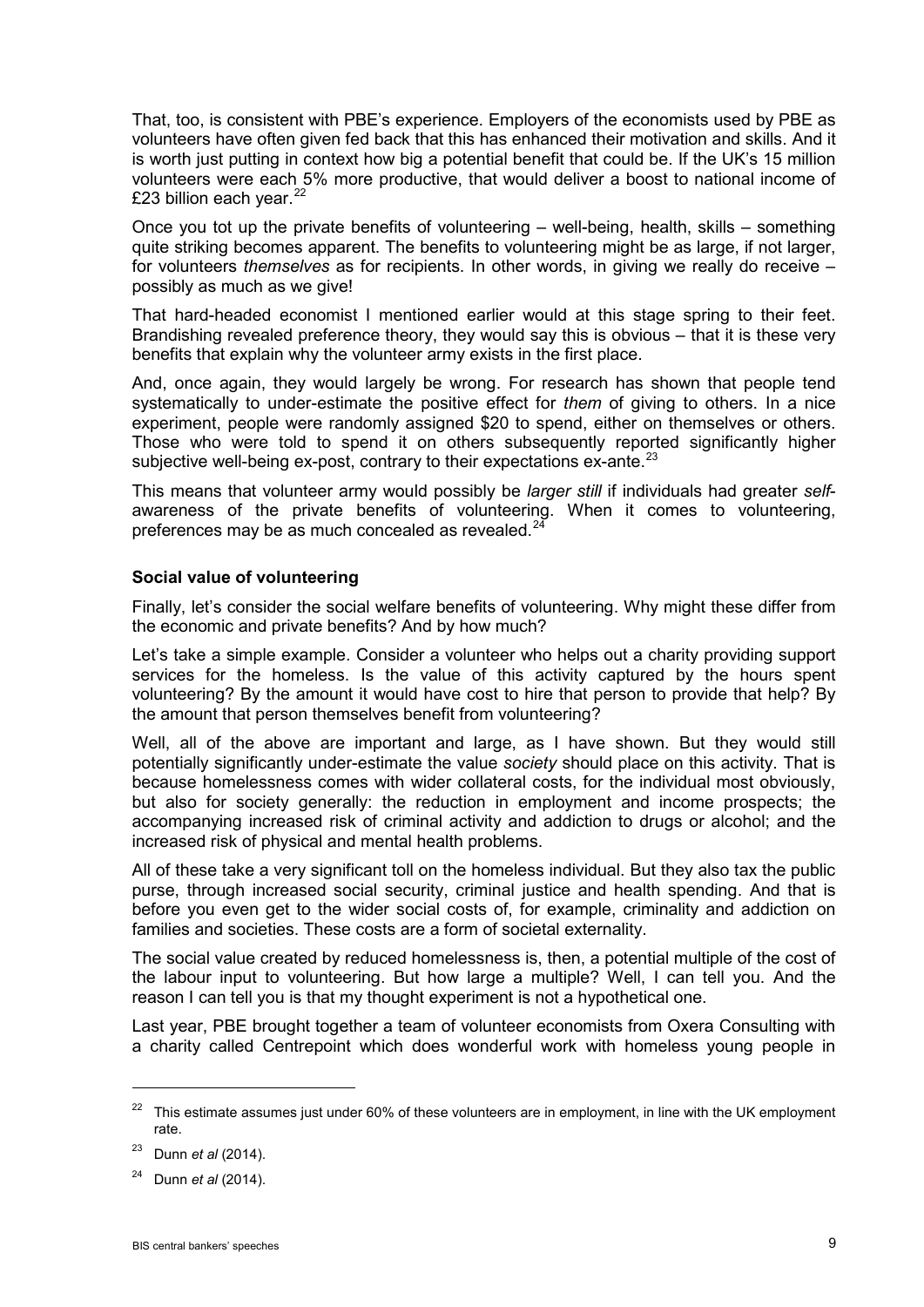London.<sup>[25](#page-9-0)</sup> Centrepoint were keen to evaluate quantitatively the social benefits of their work. So the Oxera team sought to capture the benefits of reducing homelessness in getting young people into employment or training, preventing them from re-offending, treating their mental health issues and reducing their substance misuse. These are a subset, albeit an important subset, of the social costs of homelessness.

The results of this study, which was published by PBE last year, are outlined in Figure 12. To cut a long story short, the study suggested that, for every £1 spent by Centrepoint, there was a societal benefit of at least £2.40. Or, put differently, Centrepoint delivered a social return on investment of 140% over a five year period. This was very much a lower bound estimate.

Let me give you a second example of a PBE social impact study, this time on an even grittier issue – child sexual exploitation. In 2012, a PBE team from the Bank of England did a piece of work for Barnardo's to judge the impact of their interventions to help exploited children.<sup>[26](#page-9-1)</sup> They looked at the reduced incidence of missing person calls to the police, the reduced probability of becoming classified as Not in Employment, Education or Training (NEET), reductions in substance misuse and the benefits from secure accommodation. These benefits are outlined in Figure **13**. They suggest a higher social welfare multiplier, perhaps as large as six to twelve.

This is not miles away from estimates from a recent City of London study. This found that, when a business invests £1 in employability-related employee volunteering, the social return is over £11 for society. $27$ 

Of course, the precise social multipliers are likely to vary, charity by charity. To give you some idea of scale, the lowest multiplier we have found from one of PBE's studies to date is around 2.5, while the highest runs into double-figures. And while the number of studies conducted by PBE is too small to constitute a representative sample – there are around 161,000 UK charities $^{28}$  $^{28}$  $^{28}$  – these studies demonstrate clearly two things.

First, that evaluating these social benefits is usually possible, if sometimes with difficultly and imperfectly. And second, at least in the cases we have considered so far, the social returns from the voluntary sector, and hence from volunteering, can be significant multiples of the labour input cost. Social multipliers are typically well in excess of one.

Despite this, the number of charities who have actually undertaken social cost-benefit analyses is depressingly small. Research by New Philanthropy Capital in 2012 found that 25% of charities surveyed, and nearly half of those with income below £100,000, do not measure their impact at all. Given that charities with income below £100,000 make up roughly 80% of all general charities, this means there is a huge number whose activities are not evaluated.[29](#page-9-4)

This has all the classic symptoms of a market failure: social welfare externalities which are not being understood, much less tackled. The reason is not difficult to fathom. Social costbenefit analysis requires skills which charities themselves can rarely afford to hire. Or, put differently, as a charity why would you spend money on an analyst if it came at the expense of helping a homeless person or a sexually-exploited child? You wouldn't – and, in the main, they don't.

<span id="page-9-0"></span> $25$  PBE (2013).

<span id="page-9-1"></span> $26$  PBE (2011)

<span id="page-9-2"></span><sup>&</sup>lt;sup>27</sup> See [http://www.volunteering.org.uk/resources/esv-resource-hub/case-studies.](http://www.volunteering.org.uk/resources/esv-resource-hub/case-studies)

<span id="page-9-3"></span><sup>&</sup>lt;sup>28</sup> UK Civil Society Almanac 2014, National Council for Voluntary Organisations (NCVO).

<span id="page-9-4"></span><sup>29</sup> Ní Ógáin *et al* (2012).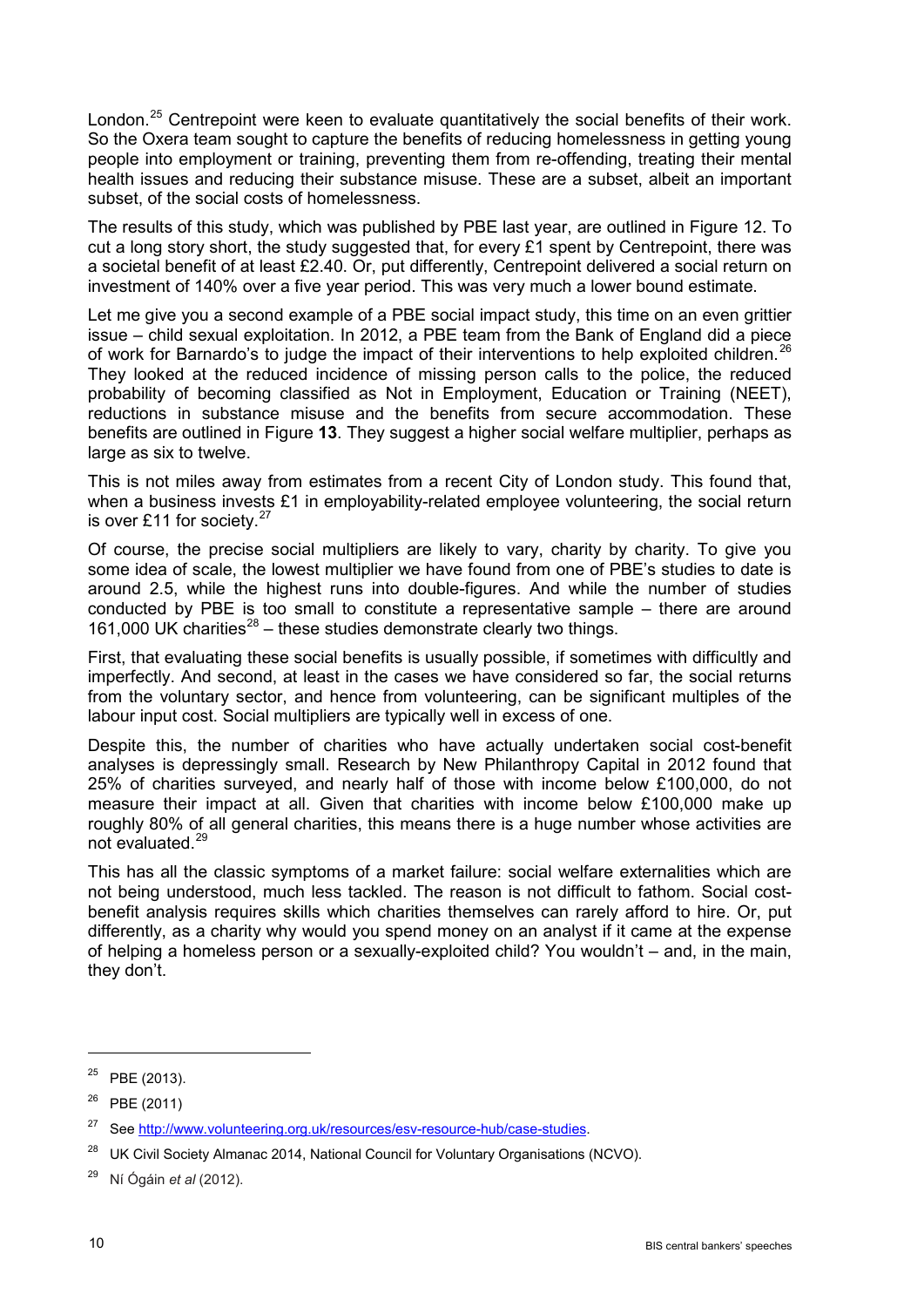It is precisely this market failure that PBE was created to help correct. Economists have precisely the analytical skills that charities themselves can ill-afford. If these skills are volunteered, then they can be matched into charities to help plug that societal externality. That is why studies evaluating the social benefits of charitable interventions have been a key element of PBE's work since its inception.

### **Volunteering and public policy**

So where does this leave us? Let me now do what I told you at the beginning I would try to resist, by adding-up the layers of the volunteering onion:

- We have a volunteer army, the full-time equivalent of 1.25 million people, diverse in age, gender, background and ethnicity and potentially growing in number.
- They create each year economic value of at least  $£50$  billion and potentially higher.
- They create private value for individual volunteers of maybe as much again.
- And although the confidence intervals are large, it would not be unreasonable to apply a social multiplier of upwards of two to these estimates.

However you cut this onion, it is clear that the value it creates is eye-watering. And this is value, let's remember, much of which is not captured or visible from official statistics. This is a largely invisible onion.

Now, it is fair to say that I have not much discussed any *costs* of volunteering. Plainly, no activity is costless, both in a direct and opportunity cost sense. But the evidence here, however imperfect, suggests some significant benefit multipliers from volunteering, economically, privately and socially.

Given that, could this value be leveraged by changes, large or small, public or private? There are already a number of organisations who support volunteering. For example, Volunteering England is a UK-based independent charity providing a range of services to assist employers and potential volunteers take part in volunteering activities.

The National Council for Voluntary Organisations (NCVO), which recently merged with Volunteering England, champions volunteering activity, from practical how-to guides to video training courses to bespoke advice.<sup>[30](#page-10-0)</sup> One of their members, the Institute for Volunteering Research (IVR), provides a range of tools to help employers understand the costs associated with setting up volunteering schemes.

Let me offer just a few reflections of my own on other possible avenues. The fact that a sector is creating societal value does not, by itself, imply the need for public policy intervention. Nonetheless, there may be policy "nudges" which might lower frictions, or sharpen incentives, in ways which could enhance the value already being created.

### *Increasing visibility*

The key theme of this lecture is that the value created by volunteering is rarely wellmeasured or well-understood, especially when it comes to the wider social benefits. There is an information gap. This gap puts grit in all components of the volunteering machine, in ways which potentially inhibit its scale and effectiveness.

Take volunteers themselves. Individuals' behavioural biases lead them systematically to under-estimate the private benefits from philanthropy and volunteering. And state-of-the-art econometrics suggests these benefits may be substantial, the monetary equivalent of more than a month's work for the average person.

<u>.</u>

<span id="page-10-0"></span><sup>&</sup>lt;sup>30</sup> For further details see http://www.ncvo.org.uk/practical-support.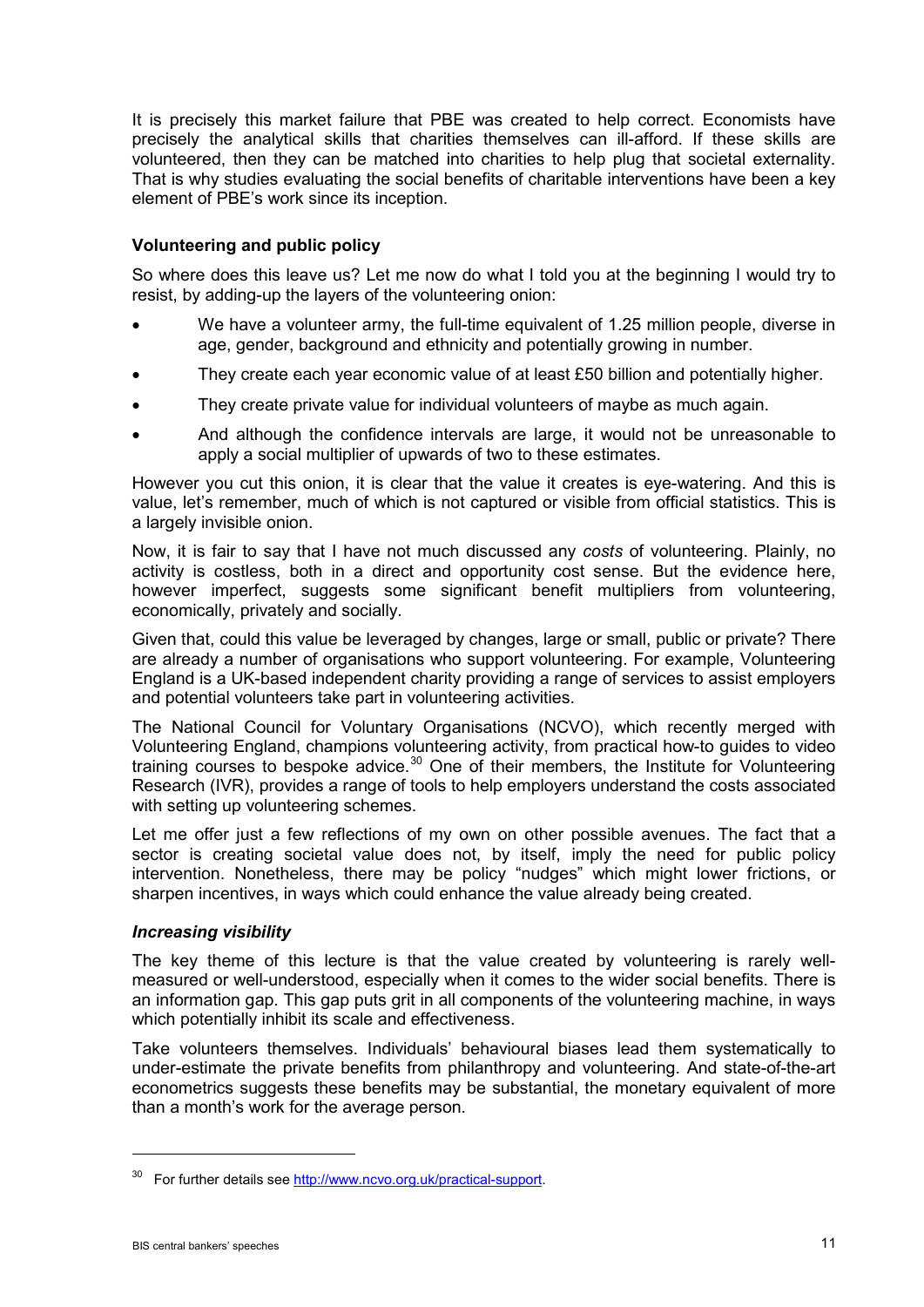One implication is that volunteering may be being systemically under-supplied relative to what even private individuals would desire. Or, put more positively, both individuals and society stand to gain from a better appreciation of these private benefits. This could be achieved through more research. But, perhaps more importantly, there may be a case for considering a public education programme which helped explain and popularise these benefits more widely.

What is true of private benefits is true, perhaps to even greater extent, of societal gains. A greater understanding of these stands to benefit funders of charities in deciding where best to allocate funds; charities themselves when deciding where best to allocate their energies; and policymakers to the extent they wish to encourage the creation of these quasi-public goods.

To give one example from the funding side, through joint research with Oxford Economics the homelessness charity CRISIS found that for every £1 invested there was a saving to society of £4.37.<sup>[31](#page-11-0)</sup> On the back of this, CRISIS began offering "investment units" as a way of emphasizing the social return on a donation.

A more formal way of linking funding to social returns is through Social Impact Bonds (SIBs). These allow socially-minded investors to fund the provision of a service delivered by a social enterprise or charity, with a return on their investment from government if the service delivers the results specified. In fact, last year's Rybczynski prize, awarded by SBE, was on work looking at the use of payment by results in the criminal justice system. So far, 14 SIBs have been issued.

But social impact measurement remains the exception, not the rule. And SIBs remain a fledgling asset class. Underlying this is not so much an information gap as a chasm. It is puzzling that a sector whose core contribution is to societal well-being does not do a better job of measuring that contribution. Charities like PBE are seeking, on a small scale, to bridge that chasm through our measurement work. But we are under no illusion that, so far at least, we have only skimmed the surface.

## *Skills and time matching*

There are several obvious frictions in the matching process between volunteers and sociallyworthwhile activities, which potentially reduce the effectiveness of volunteering or the likelihood of it happening in the first place. One is time. It is not surprising that time is the most cited barrier to volunteering (Figure 14).<sup>[32](#page-11-1)</sup> But technology, as in every other aspect of life, can improve the efficiency of matching in ways which can stretch time.

We have recently seen the emergence of a number of charities with support what the NCVO have called "micro-volunteering". For example, "Help from Home" is an initiative to encourage micro-volunteering by allowing people to donate as little as 5 minutes to a worthy cause. For example, you can spend a few minutes describing photos to improve a blind person's experience of a museum, play an online game in aid of scientific research, or write an email to a sick child. Tasks are given a "pyjama-rating" to drive home the message that it is easy to volunteer.

A second friction is appropriately matching the skills of volunteers to those activities where they would be best put to use. PhD economists are no less capable of painting sheds or cleaning riverbeds than the next person. But this is unlikely in general to be the best use of their skills and time, nor the charities. This was one of the key motivations behind PBE – to harness the skills of economists in ways which most benefitted charities.

<span id="page-11-0"></span><sup>31</sup> For further details see: [http://investors.crisis.org.uk/.](http://investors.crisis.org.uk/)

<span id="page-11-1"></span><sup>&</sup>lt;sup>32</sup> Citizenship Survey 2010/11.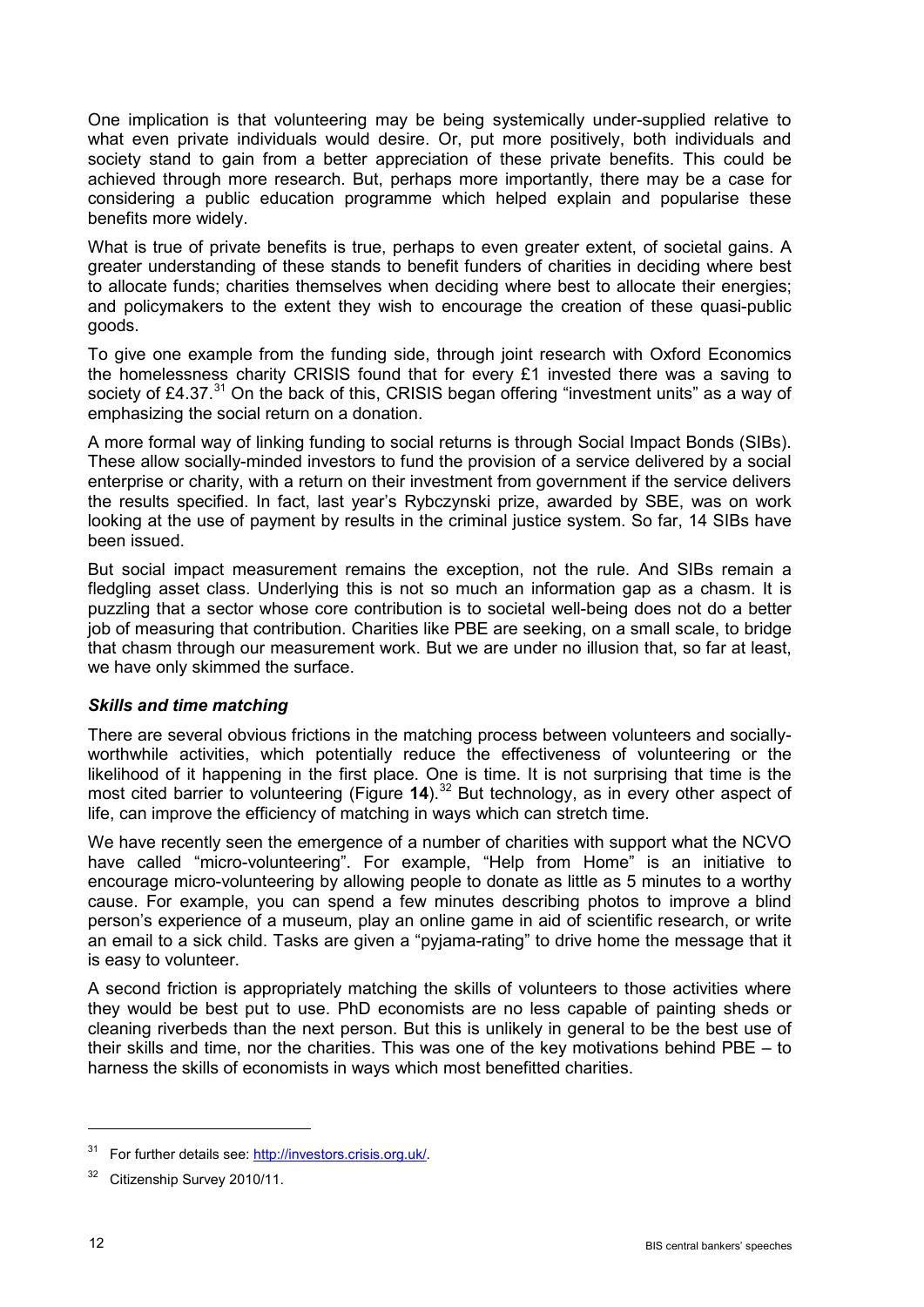And what is true of economists is no less true of other professions and occupations, whose skills might be better targeted and harnessed than at present. It is known that using their skills is more likely to persuade someone to volunteer in the first place.<sup>[33](#page-12-0)</sup> One example of that would be the charity "Datakind", which harnesses the skills of budding data scientists to help solve social problems. More generally, the potential to improve further such skillmatching between volunteers and charitable activities is considerable.

### *Employer incentives*

It is in employers' power to make volunteering work in their firms – for example, by allowing flexible working hours or a certain amount of paid volunteer leave. It is also, as I have discussed, potentially in their own interest from a satisfaction and productivity perspective.

A number of employers appeared to have heeded that message. For example, in 2011 the Civil Service began formally encouraging civil servants to spend one day a year volunteering – "to turn the civil service into a civic service".<sup>[34](#page-12-1)</sup> My home institution, the Bank of England, adopts a similar approach.

In support of this, volunteering England provide online guidance to help employers set up Employer Supported Volunteering (ESV) schemes. Their website lists a variety of organisations that have well-established schemes ranging from the big supermarkets to local councils.<sup>[35](#page-12-2)</sup> Within the private sector, around 70% of FTSE 100 companies already have some kind of employer-sponsored volunteering programme.<sup>[36](#page-12-3)</sup> Perhaps unsurprisingly, that percentage is much lower for small and medium-sized businesses. This is a decent starting point.

Yet my suspicion is that many companies are still not close to recognising fully the benefits from volunteering. And let me illustrate that with one startling fact courtesy of Lynne Berry, a PBE trustee and expert on the sector. Among those FTSE 100 companies, how many Board members are drawn explicitly from the voluntary sector? Precisely one. That is not consistent with volunteering having entered the corporate bloodstream. Nor is the fact that 30% of the UK's largest companies still do not have a volunteering programme.

My hunch is that, over time, more companies will need to recognise the benefits of volunteering, not just among Board members but among employees. Why? The two Rs – recruitment and retention. Generation Y, born from the 1980s onwards, place a much greater weight on a diverse career experience, with a strong social dimension, than their predecessors. And Generation Z, the Millennials, are unlikely to buck that trend. Where they lead, companies will surely need to follow.

### *Shifting social norms*

Given the quasi-public good nature of volunteering, it is possible to conceive of more ambitious proposals still through which the state could encourage volunteering.

A few countries have sought to do so by mandating it. But this "subbotnik" approach risks turning a social opportunity into a statutory obligation.

One way of shaping social behaviour is to catch volunteers when they are young. Once volunteering is a habit, it might last a lifetime.<sup>[37](#page-12-4)</sup> The US has experience of such programmes.

<span id="page-12-0"></span><sup>&</sup>lt;sup>33</sup> Meier and Stuzer (2004).

<span id="page-12-1"></span><sup>34</sup> See [https://www.gov.uk/government/news/next-steps-in-turning-the-civil-service-into-a-civic-service](http://www.bankofengland.co.uk/publications/Pages/speeches/default.aspx)

<span id="page-12-2"></span><sup>35</sup> For further details see [http://www.volunteering.org.uk/who-we-can-help/employers.](http://www.volunteering.org.uk/who-we-can-help/employers)

<span id="page-12-3"></span><sup>&</sup>lt;sup>36</sup> CSV, "Employee Volunteering: Who is benefitting now?" (2013). See [http://www.volunteering.org.uk/who-we](http://www.volunteering.org.uk/who-we-can-help/volunteer-involving-organisations/employer-supported-volunteering/the-business-case-for-esv)[can-help/volunteer-involving-organisations/employer-supported-volunteering/the-business-case-for-esv](http://www.volunteering.org.uk/who-we-can-help/volunteer-involving-organisations/employer-supported-volunteering/the-business-case-for-esv)

<span id="page-12-4"></span><sup>37</sup> Halpern (2004), Putnam (2000)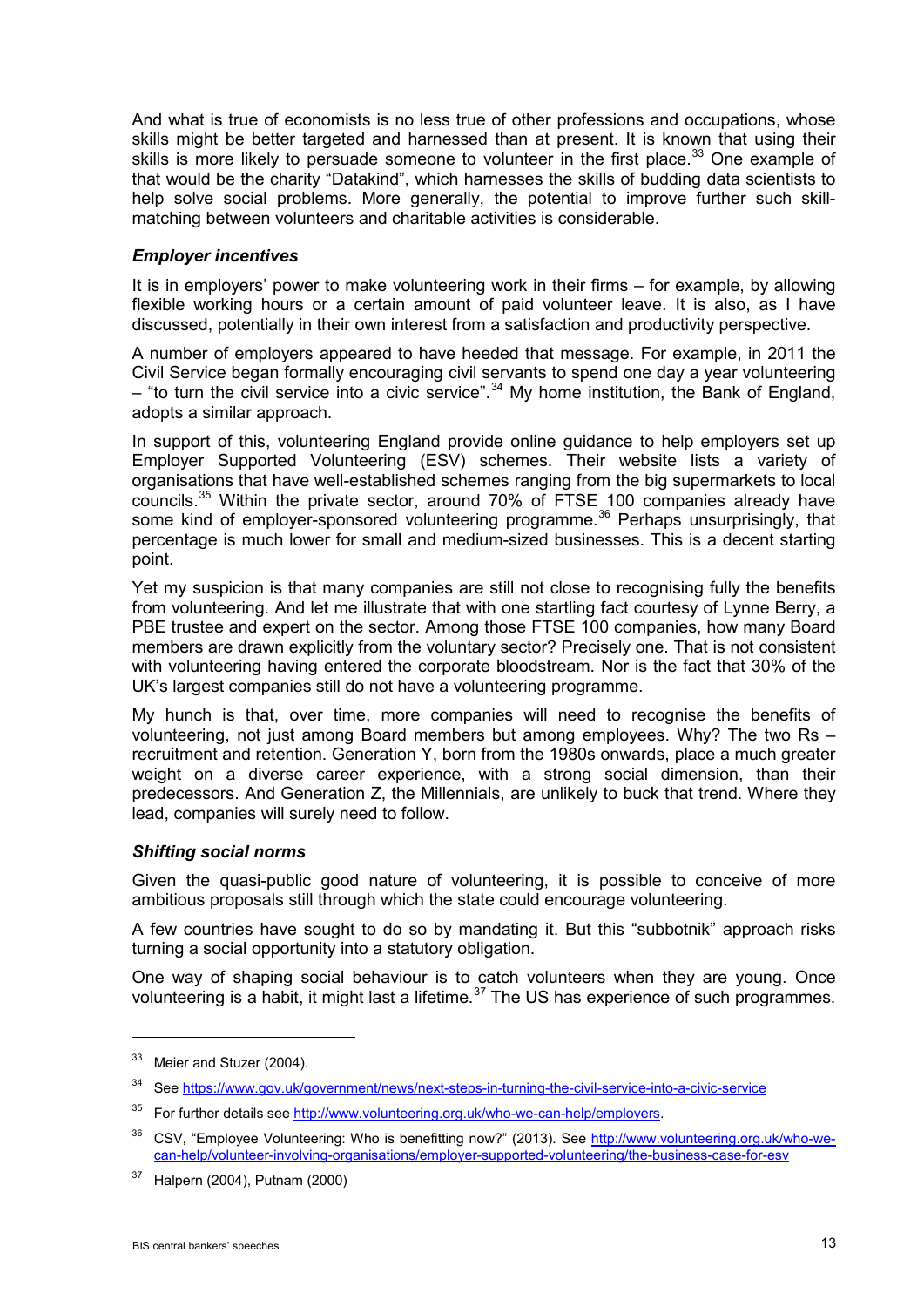Their Peace Corps have a larger, but less well-known, domestic counterpart – AmeriCorps. AmeriCorps provides members with full or part time positions in non-profit community organisations and public agencies. Not only do volunteers learn valuable life skills, such as teamwork and leadership, but the scheme also makes contributions to the costs of their education. Since its introduction in 1993, AmeriCorps has had 900,000 volunteers enter its programme, with over 75,000 participating in 2012 alone.

Here in the UK, the National Citizen Service (NCS) was introduced in 2011. It recently passed the milestone of 100,000 young people having taken part. This scheme runs outside term time for 15–17 year olds and combines opportunities to take part in adventure activities with social action projects. The evidence so far suggests this scheme, as well as being enjoyable, increases the chances of participants subsequently volunteering.<sup>[38](#page-13-0)</sup>

It is possible to imagine ways of building on that success. For example, the NCS programme only covers holiday periods and participants pay a small fee to participate. By contrast, the AmeriCorps programme lasts for up to a year and participants are offered financial support towards educational costs. This has meant AmeriCorps has not only encouraged volunteering; it has also provided incentives for generations of Americans, especially from poorer backgrounds, to stay on in higher education. This small financial nudge has thus potentially delivered lifelong returns.

More generally, the UK already encourages giving *money* by allowing charities to reclaim tax on donations through "Gift Aid". Is there a case for providing tax-based incentives for people who instead volunteer *time*? The idea is not without precedent. In 2008, the Canadian Parliament debated a bill that proposed taxpayers who volunteer at least 250 hours be issued a tax credit up to  $$1,000$ .<sup>[39](#page-13-1)</sup> It was rejected. But since 2011, Canadian firefighters, most of whom are volunteers, have received a tax credit of \$3,000 if they complete over 200 hours of volunteering a year.

Such a policy may sound ambitious, certainly administratively, as it would require auditable records of volunteer hours worked. But it is not impossible to conceive of a system of Individual Volunteering Accounts (IVAs) for people engaged in formal volunteering. Relative to the value created, the administrative costs would probably be modest.

Once in place, those IVAs could serve a number of useful purposes. As an additional way of sharpening incentives, individuals could be recognised or rewarded, locally or nationally, for passing certain volunteering milestones – 5,000 hours, 10,000 hours etc. If we wanted a more systematic way of calibrating the UK honours system, what better metric than the credit balance in an individual's IVA?

## **Conclusion**

So let me briefly sum up. Whether seen from an economic or social perspective, volunteering is big business, with annual turnover well into three-figure billions. But it is a well-hidden jewel, whose social worth is rarely the subject of a public valuation. One of the purposes of this lecture was to provide such a valuation, however imperfect.

If the value of volunteering remains largely out of sight, it is likely also to remain out of mind. The potential economic and societal benefits from volunteering then risk remaining untapped. Yet with a nudge, that volunteer army could swell further. Indeed, I hope some of you here tonight might swell the ranks by signing-up to PBE as a volunteer.

My message to you is that, by doing so, we – individually and societally – stand to receive.

<span id="page-13-0"></span><sup>38</sup> Booth *et al* (2013).

<span id="page-13-1"></span><sup>39</sup> Around £550.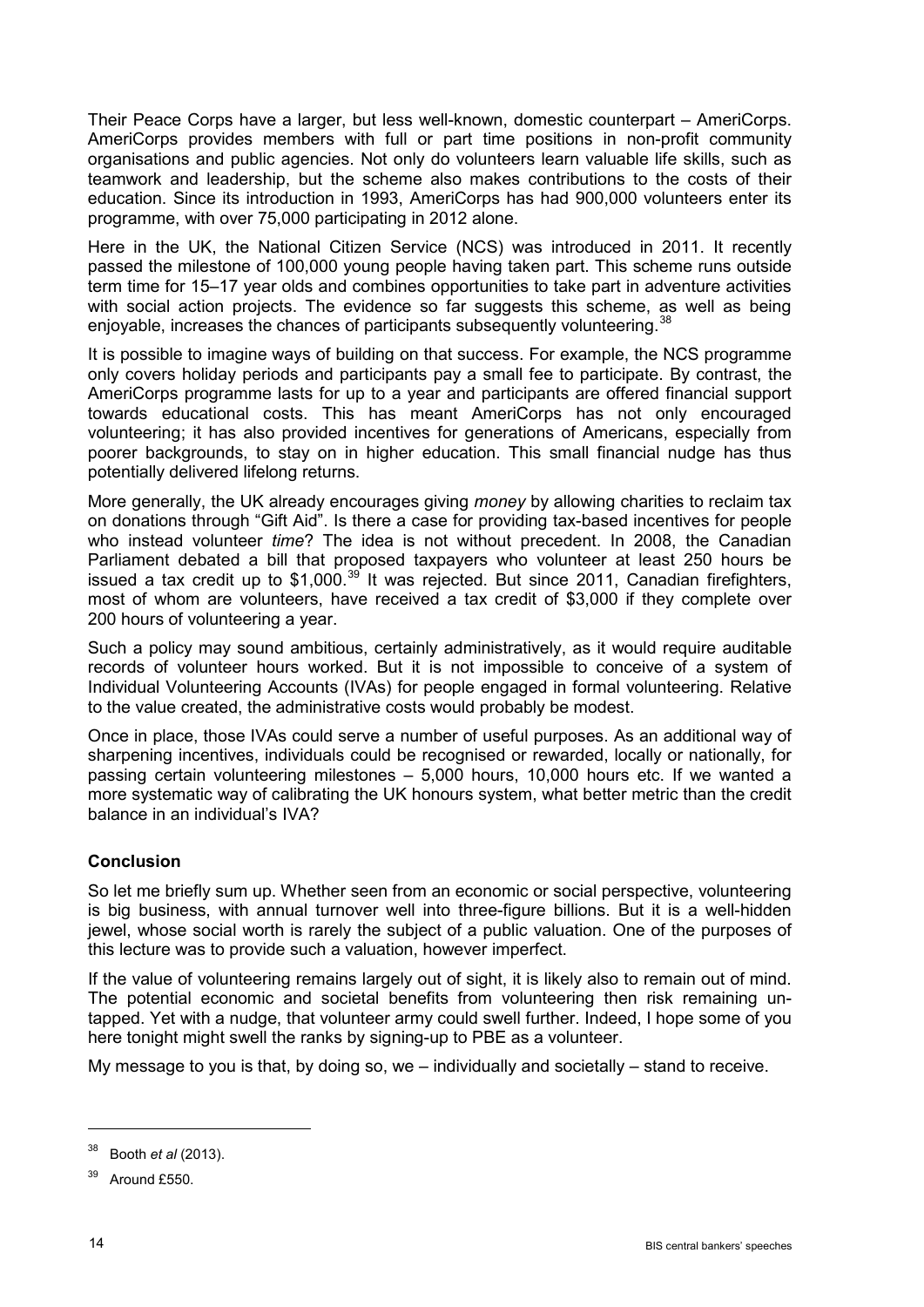### **References**

*Booth, C, Cameron, D, Cumming, L, Gilby, N, Hale, C, Hoolahan (2014)* "National Citizen Service 2013 Evaluation Report", *Ipsos Mori: Social Research Institute*: [http://www.ncsyes.co.uk/sites/all/themes/ncs/pdf/ncs\\_2013\\_evaluation\\_report\\_final.pdf](http://www.ncsyes.co.uk/sites/all/themes/ncs/pdf/ncs_2013_evaluation_report_final.pdf)

*Campbell, R and Fujiwara, D,* "Valuation Techniques for Social Cost-Benefit Analysis", *Department for Work and Pensions and HM Treasury*: [https://www.gov.uk/government/uploads/system/uploads/attachment\\_data/file/209107/green](https://www.gov.uk/government/uploads/system/uploads/attachment_data/file/209107/greenbook_valuationtechniques.pdf) [book\\_valuationtechniques.pdf](https://www.gov.uk/government/uploads/system/uploads/attachment_data/file/209107/greenbook_valuationtechniques.pdf)

*Casiday, R, Kinsman, E, Fisher, C, and Bambra, C (2008)***,** "Volunteering and Health: What Impact Does It Really Have?". *Report commissioned by Volunteering England and carried out by the University of Wales Lampeter.*

<http://www.ivr.org.uk/ivr-news/133-volunteering-health-what-impact-does-it-really-have>

*Centre for Mental Health, (2010),* "The economic and social costs of mental health problems in 2009/10":

[http://www.centreformentalhealth.org.uk/pdfs/Economic\\_and\\_social\\_costs\\_2010.pdf](http://www.centreformentalhealth.org.uk/pdfs/Economic_and_social_costs_2010.pdf)

*Charities Aid Foundation, (2013),* "World Giving Index 2013": [https://www.cafonline.org/PDF/WorldGivingIndex2013\\_1374AWEB.pdf](https://www.cafonline.org/PDF/WorldGivingIndex2013_1374AWEB.pdf)

*Coyle, D., (2014),* "Measuring economic progress", *VoxEU*: [http://www.voxeu.org/article/](http://www.voxeu.org/article/measuring-economic-progress) [measuring-economic-progress](http://www.voxeu.org/article/measuring-economic-progress)

*Deaton, A, Durand, M, Halpern, D, and Layard, L, O'Donnell, G (2014),* "Wellbeing and Policy", Report of the Commission on Wellbeing and Policy (commissioned by The Legatum Institute):

[http://li.com/docs/default-source/commission-on-wellbeing-and-policy/commission-on](http://li.com/docs/default-source/commission-on-wellbeing-and-policy/commission-on-wellbeing-and-policy-report---march-2014-pdf-.pdf?sfvrsn=5)[wellbeing-and-policy-report---march-2014-pdf-.pdf?sfvrsn=5](http://li.com/docs/default-source/commission-on-wellbeing-and-policy/commission-on-wellbeing-and-policy-report---march-2014-pdf-.pdf?sfvrsn=5)

*Diener, E, Lyubomirsky, S, and King, L (2005),* "The Benefits of Frequent Positive Affect: Does Happiness Lead to Success?", *Psychological Bulletin, Vol. 131 No. 6.*  <http://sonjalyubomirsky.com/wp-content/themes/sonjalyubomirsky/papers/LKD2005.pdf>

*Dunn, E, Aknin, L, and Norton, M, (2014)* "Prosocial Spending and Happiness: Using Money to Benefit Others Pays Off", *Current Directions in Psychological Science 2014* [http://www.hbs.edu/faculty/Publication%20Files/Dunn%20Aknin%20%20Norton%20-](http://www.hbs.edu/faculty/Publication%20Files/Dunn%20Aknin%20%20Norton%20-2014%20CD_bfccfc43-4139-476a-904b-ebcf855ab7c3.pdf) [2014%20CD\\_bfccfc43-4139-476a-904b-ebcf855ab7c3.pdf](http://www.hbs.edu/faculty/Publication%20Files/Dunn%20Aknin%20%20Norton%20-2014%20CD_bfccfc43-4139-476a-904b-ebcf855ab7c3.pdf)

*Ellis Paine, A., McKay, S., and D. Moro, (2013),* "Does volunteering improve employability? Evidence from the British Household Panel Survey", *Third Sector Research Centre Briefing Paper 100 and Working Paper 100.*

*Estrada, C.A., Isen, A.M., and M.J. Young, (1997),* "Positive Affect Facilitates Integration of Information and Decreases Anchoring in Reasoning among Physicians", Organizational Behavior and Human Decision Processes Vol.72, No.1, October, pp.117–135.

*Frey, B, Benesch, C, and Stutzer, A, (2007)* "Does watching TV make us happy?", *Journal of Economic Psychology*, 28, pp.283–313.

*Fujiwara, D, Leach, M, Trotter, L, Vine, J (2014)* "Measuring the Social Impact of Community Investment: A Guide to using the Wellbeing Valuation Approach", *HACT: ideas and innovation in housing.*

*Gaskin, K, (2011)* "VIVA – The volunteer investment and value audit. A self-help guide", *Institute for Volunteering Research:*

[http://www.ivr.org.uk/component/ivr/viva--the-volunteer-investment-and-value-audit-a-self](http://www.ivr.org.uk/component/ivr/viva--the-volunteer-investment-and-value-audit-a-self-help-guide&qh=YToxOntpOjA7czo0OiJ2aXZhIjt9)[help-guide&qh=YToxOntpOjA7czo0OiJ2aXZhIjt9](http://www.ivr.org.uk/component/ivr/viva--the-volunteer-investment-and-value-audit-a-self-help-guide&qh=YToxOntpOjA7czo0OiJ2aXZhIjt9)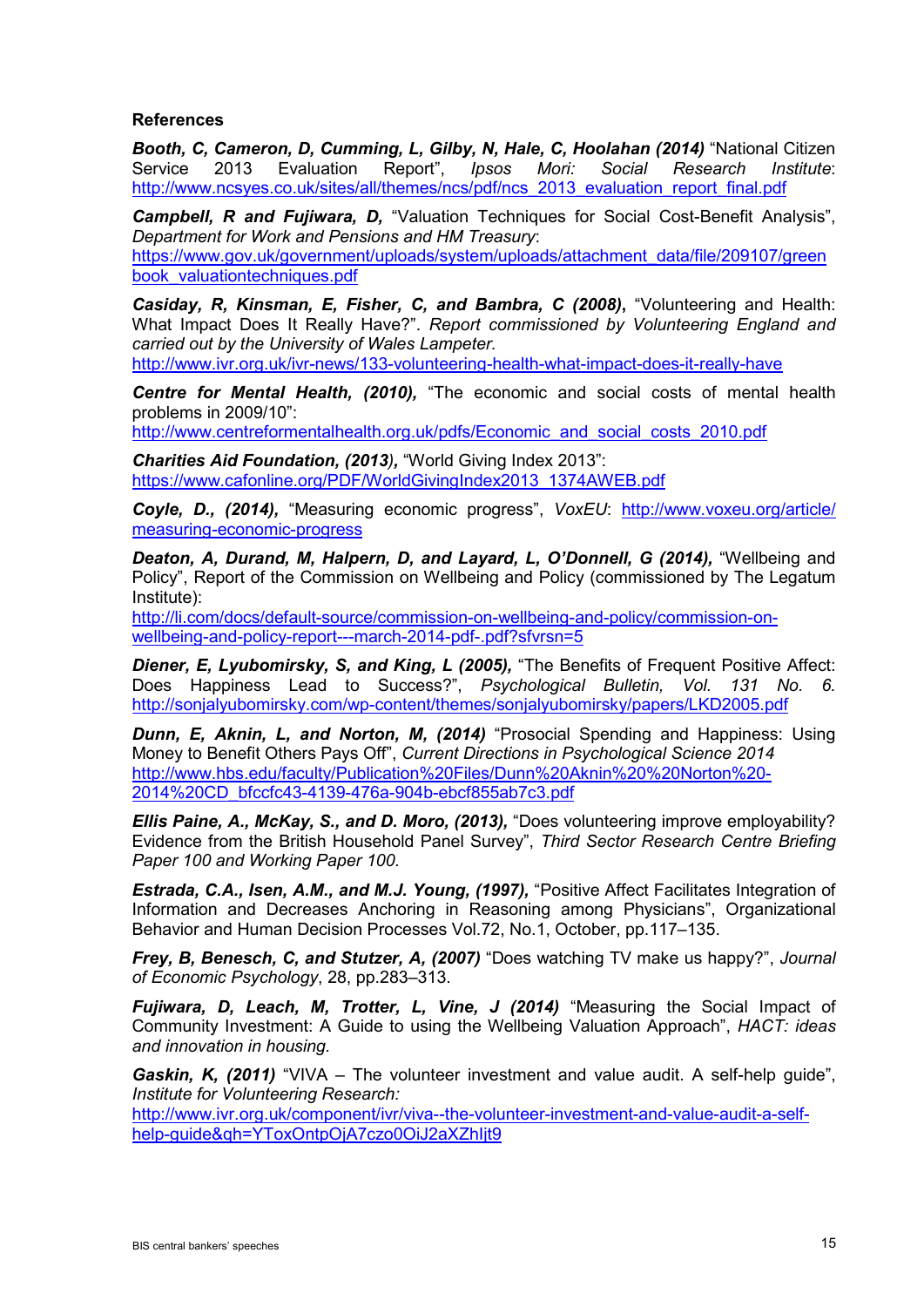*Guild, M, Harrison, T, Saxton, J, (2014)* "The New Alchemy: How volunteering turns donations of time and talent into human gold time", *nfpSynergy:* [http://nfpsynergy.net/free](http://nfpsynergy.net/free-report/new-alchemy-how-volunteering-turns-donations-time-and-talent-human-gold-part-1)[report/new-alchemy-how-volunteering-turns-donations-time-and-talent-human-gold-part-1](http://nfpsynergy.net/free-report/new-alchemy-how-volunteering-turns-donations-time-and-talent-human-gold-part-1)

*Helliwell, J.F., Layard, R., and J.D. Sachs (eds.), (2013),* "World Happiness Report 2013", UN Sustainable Development Solutions Network:

<http://unsdsn.org/resources/publications/world-happiness-report-2013/>

*International Labour Organisation, (2011),* "Manual on the measurement of volunteer work*"*: [http://www.ilo.org/wcmsp5/groups/public/---dgreports/--](http://www.ilo.org/wcmsp5/groups/public/---dgreports/---stat/documents/publication/wcms_162119.pdf) [stat/documents/publication/wcms\\_162119.pdf](http://www.ilo.org/wcmsp5/groups/public/---dgreports/---stat/documents/publication/wcms_162119.pdf)

*Low, N., Butt, S., Ellis Paine, A. and J. Davis Smith, (2007),* "Helping Out: A national survey of volunteering and charitable giving". Cabinet Office: London. [http://www.ivr.org.uk/component/ivr/helping-out-a-national-survey-of-volunteering-and](http://www.ivr.org.uk/component/ivr/helping-out-a-national-survey-of-volunteering-and-charitable-giving)[charitable-giving](http://www.ivr.org.uk/component/ivr/helping-out-a-national-survey-of-volunteering-and-charitable-giving)

*MacKerrona, G, Muratoc,S (2013)* "Happiness is greater in natural environments", *Global Environmental Change Vol 23 Issue 5.*

*Meier, S and Stuzer, A (2004)* "Is volunteering rewarding in itself?" *Forschungsinstitut zur Zukunft der Arbeit*:<http://ftp.iza.org/dp1045.pdf>

*National Council for Voluntary Organisations (NCVO), (2014),* "UK Civil Society Almanac 2014":<http://data.ncvo.org.uk/category/almanac/>

**OECD, (2013), "How's Life? 2013**: Measuring Well-being", OECD Publishing. <http://www.oecd.org/statistics/howslife.htm>

*OECD Better Life Index:* <http://www.oecdbetterlifeindex.org/>

*ONS, (2013),* "Household Satellite Accounts: Valuing Voluntary Activity in the UK": [http://www.ons.gov.uk/ons/rel/wellbeing/household-satellite-accounts/valuing-voluntary](http://www.ons.gov.uk/ons/rel/wellbeing/household-satellite-accounts/valuing-voluntary-activity-in-the-uk/art--valuing-voluntary-activity-in-the-uk.html)[activity-in-the-uk/art--valuing-voluntary-activity-in-the-uk.html](http://www.ons.gov.uk/ons/rel/wellbeing/household-satellite-accounts/valuing-voluntary-activity-in-the-uk/art--valuing-voluntary-activity-in-the-uk.html)

*ONS, (2014),* "Measuring National Well-being: Life in the UK": [http://www.ons.gov.uk/ons/rel/wellbeing/measuring-national-well-being/life-in-the-uk--](http://www.ons.gov.uk/ons/rel/wellbeing/measuring-national-well-being/life-in-the-uk--2014/art-mnwb--life-in-the-uk--2014.html%23tab-Overview) [2014/art-mnwb--life-in-the-uk--2014.html#tab-Overview](http://www.ons.gov.uk/ons/rel/wellbeing/measuring-national-well-being/life-in-the-uk--2014/art-mnwb--life-in-the-uk--2014.html%23tab-Overview)

*Oswald, A.J., Proto, E. and D. Sgroi, (2014),* "Happiness and Productivity", *Working Paper*: *[http://www2.warwick.ac.uk/fac/soc/economics/staff/eproto/workingpapers/happinessproductiv](http://www2.warwick.ac.uk/fac/soc/economics/staff/eproto/workingpapers/happinessproductivity.pdf) [ity.pdf](http://www2.warwick.ac.uk/fac/soc/economics/staff/eproto/workingpapers/happinessproductivity.pdf)*

**PBE (2011)** "An assessment of the potential savings from Barnardo's interventions for young people who have been sexually exploited", *Pro Bono Economics*: *[http://www.probonoeconomics.com/news/publications/pbe-report-assesses-effectiveness](http://www.probonoeconomics.com/news/publications/pbe-report-assesses-effectiveness-and-value-barnardo%E2%80%99s-services-sexually-exploited)[and-value-barnardo%E2%80%99s-services-sexually-exploited](http://www.probonoeconomics.com/news/publications/pbe-report-assesses-effectiveness-and-value-barnardo%E2%80%99s-services-sexually-exploited)*

*PBE (2013)* "Impact of Centrepoint's intervention for homeless young people", *Pro Bono Economics*: [http://www.probonoeconomics.com/news/publications/understanding-value](http://www.probonoeconomics.com/news/publications/understanding-value-centrepoint%E2%80%99s-services)[centrepoint%E2%80%99s-services](http://www.probonoeconomics.com/news/publications/understanding-value-centrepoint%E2%80%99s-services)

**Salamon L., Sokolowski S. and M. Haddock, (2011),** "Measuring the economic value of volunteer work globally – concepts, estimates and a roadmap to the future*"*, *Annals of Public and Cooperative Economics Vol. 82, No. 3.*

*Stiglitz, J.E., Sen, A., and J.P. Fitoussi, (2009),* "Report by the Commission on the Measurement of Economic Performance and Social Progress": [http://www.stiglitz-sen](http://www.stiglitz-sen-fitoussi.fr/documents/rapport_anglais.pdf)[fitoussi.fr/documents/rapport\\_anglais.pdf](http://www.stiglitz-sen-fitoussi.fr/documents/rapport_anglais.pdf)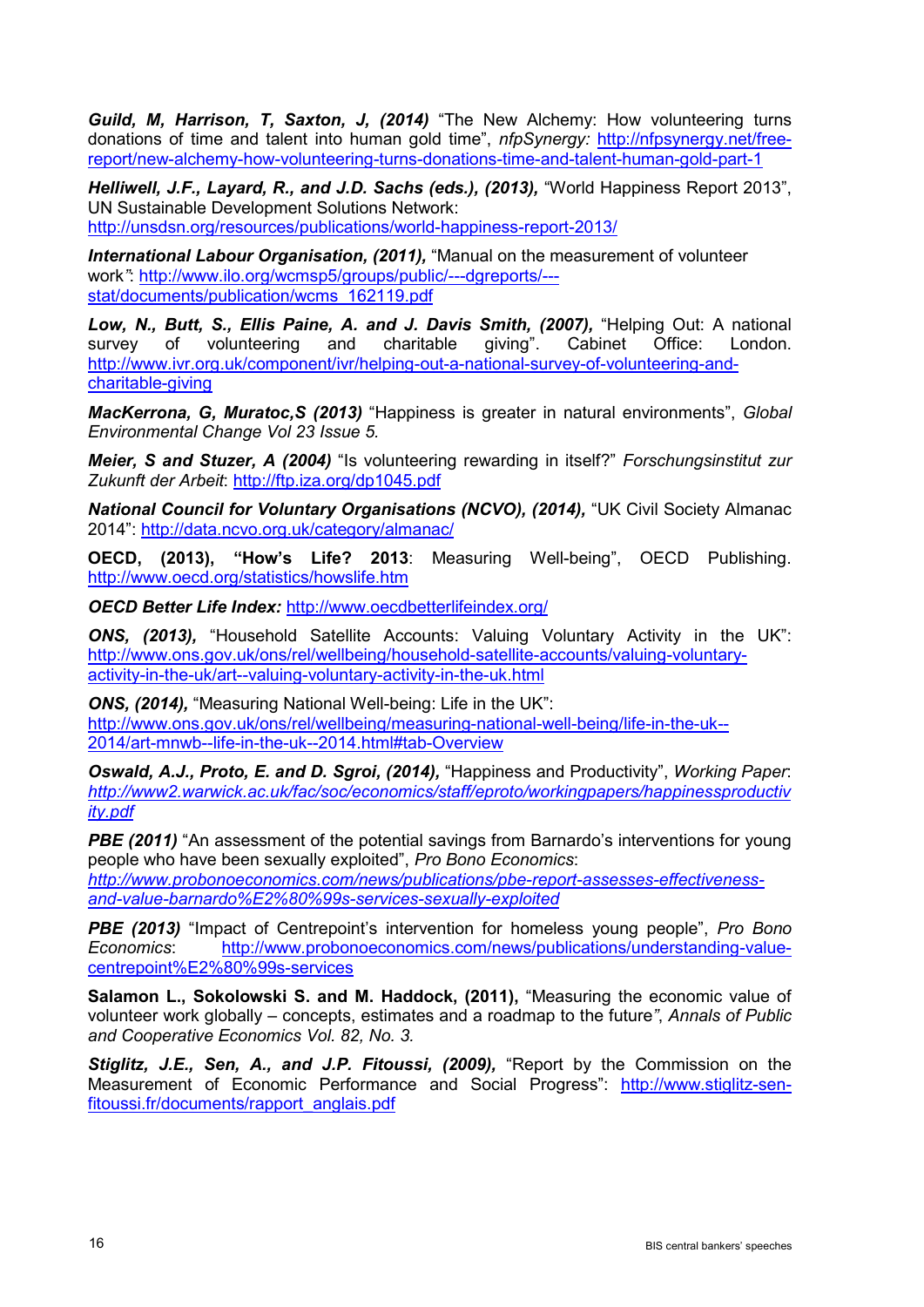*Volunteering England, (2009),* "Volunteering England Information Sheet": [http://www.volunteering.org.uk/images/stories/Volunteering-England/Documents/Free-](http://www.volunteering.org.uk/images/stories/Volunteering-England/Documents/Free-Information-Sheets/IS---National-Statistics--(VE09).pdf?phpMyAdmin=ea19469af65d57852a6dcf96ae252f42&phpMyAdmin=af59e0793933f8849c29e6a3a0aa550d&phpMyAdmin=aOV51K4pN6n2U-SVePLZzBRWAjd)[Information-Sheets/IS---National-Statistics--](http://www.volunteering.org.uk/images/stories/Volunteering-England/Documents/Free-Information-Sheets/IS---National-Statistics--(VE09).pdf?phpMyAdmin=ea19469af65d57852a6dcf96ae252f42&phpMyAdmin=af59e0793933f8849c29e6a3a0aa550d&phpMyAdmin=aOV51K4pN6n2U-SVePLZzBRWAjd) [\(VE09\).pdf?phpMyAdmin=ea19469af65d57852a6dcf96ae252f42&phpMyAdmin=af59e07939](http://www.volunteering.org.uk/images/stories/Volunteering-England/Documents/Free-Information-Sheets/IS---National-Statistics--(VE09).pdf?phpMyAdmin=ea19469af65d57852a6dcf96ae252f42&phpMyAdmin=af59e0793933f8849c29e6a3a0aa550d&phpMyAdmin=aOV51K4pN6n2U-SVePLZzBRWAjd) [33f8849c29e6a3a0aa550d&phpMyAdmin=aOV51K4pN6n2U-SVePLZzBRWAjd](http://www.volunteering.org.uk/images/stories/Volunteering-England/Documents/Free-Information-Sheets/IS---National-Statistics--(VE09).pdf?phpMyAdmin=ea19469af65d57852a6dcf96ae252f42&phpMyAdmin=af59e0793933f8849c29e6a3a0aa550d&phpMyAdmin=aOV51K4pN6n2U-SVePLZzBRWAjd)

*Wright, T.A., and B.M. Staw, (1999),* "Affect and favorable work outcomes: two longitudinal tests of the happy-productive worker thesis". Journal of Organizational Behavior 20, 1–23.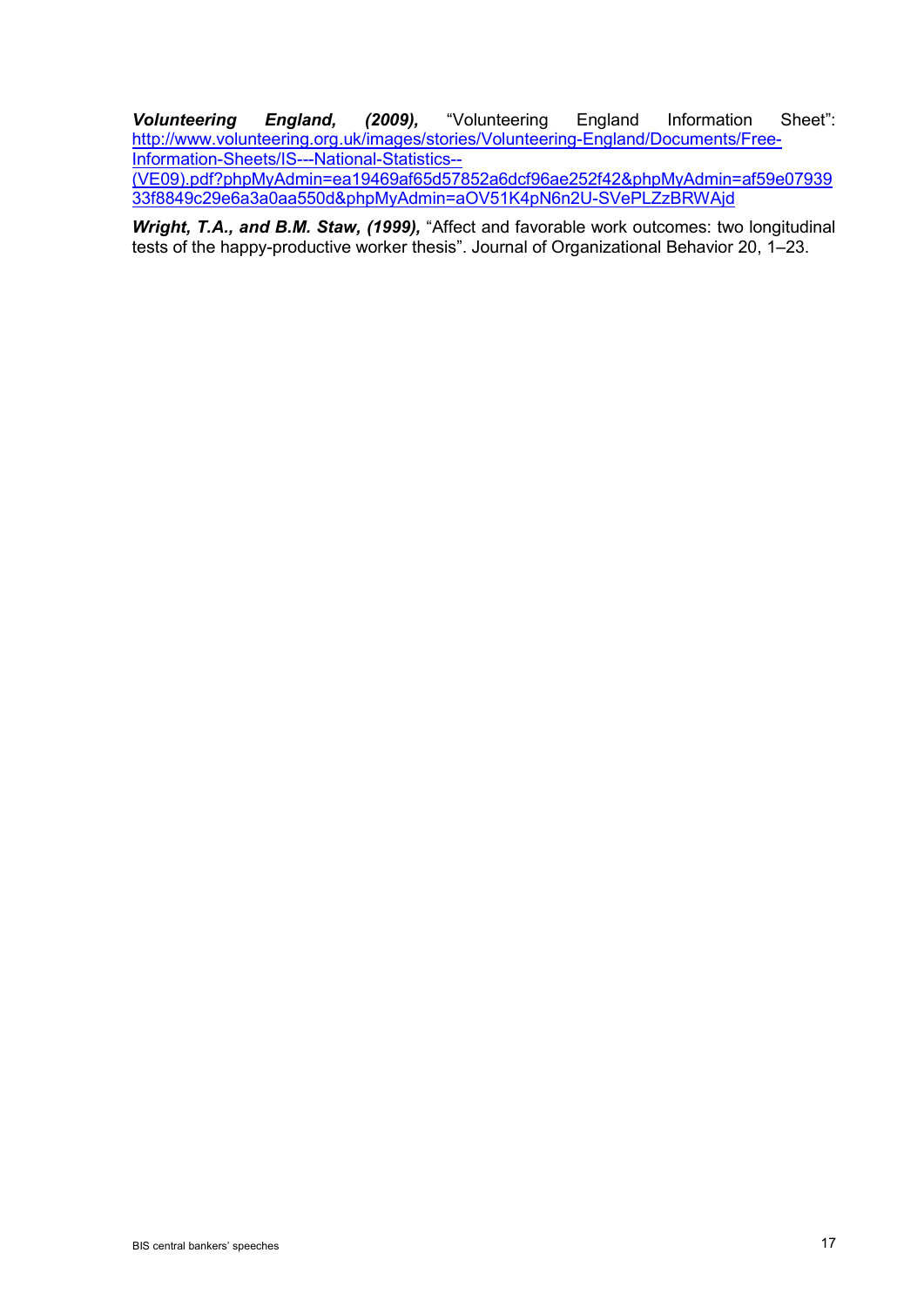# **Appendix**

# **Figure 1:**

The OECD Better Life Index



Source: http://www.oecdbetterlifeindex.org/

## **Figure 2:**

### OECD Better Life Index – UK Summary





Source: http://www.oecdbetterlifeindex.org/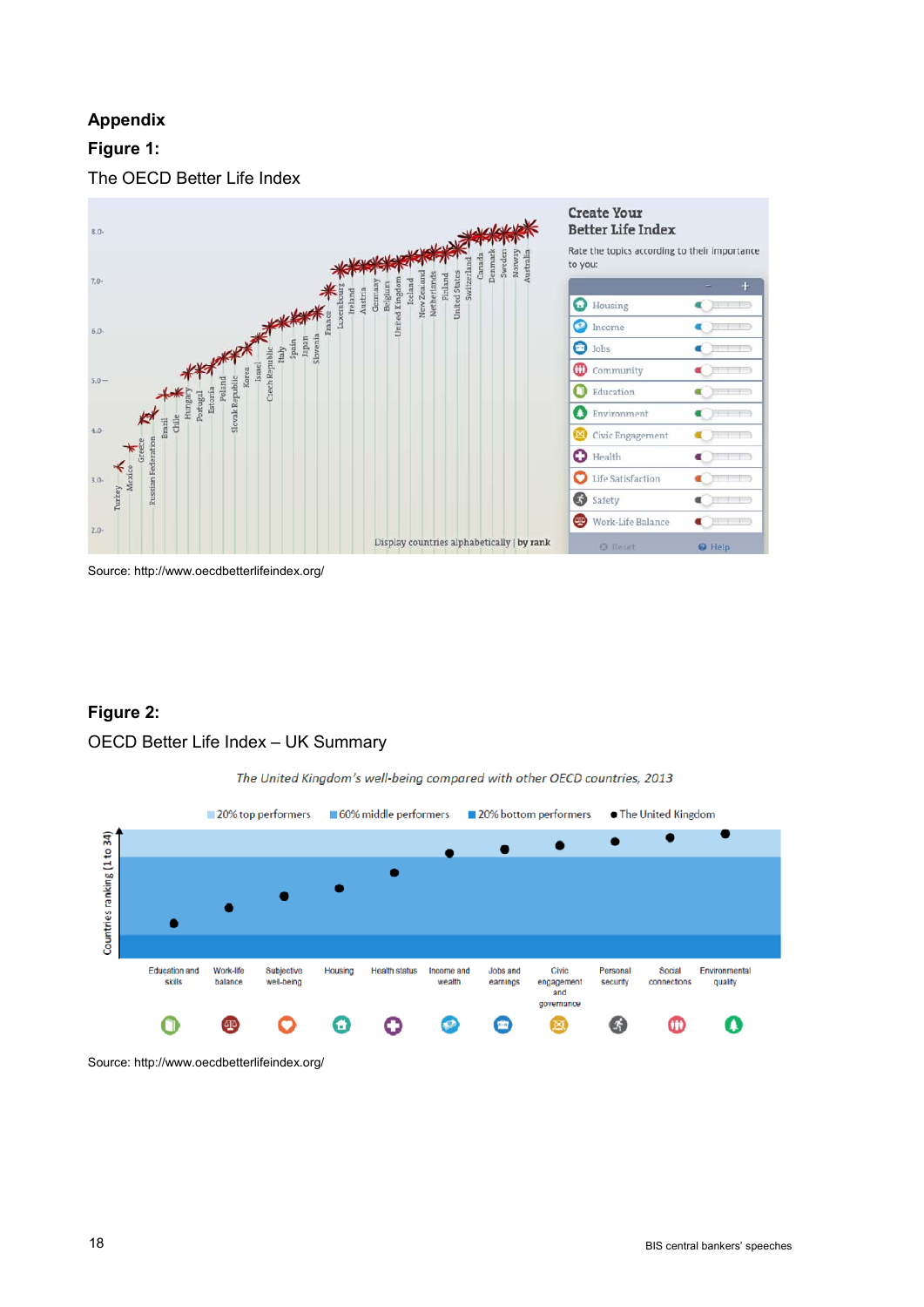### **Figure 3:**

Examples of activities which do and do not count as volunteering under the definition given by the International Labour Organisation

| <b>Classed as "volunteering"</b>                                                  | Lies outside the boundary of<br>"volunteering"         |
|-----------------------------------------------------------------------------------|--------------------------------------------------------|
| Working in a soup kitchen cooking meals for<br>the homeless                       | Cooking meals for one's own children                   |
| Serving on a neighbourhood clean-up<br>committee                                  | Cleaning one's own house or yard                       |
| Serving as an usher or otherwise working on<br>behalf of a religious organisation | Attending a religious service                          |
| Providing unpaid legal advice at a legal<br>services agency                       | Receiving payment for legal advice or<br>assistance    |
| Providing marginally paid foster-care<br>services on a short-term basis           | Providing foster-care services on a long-term<br>basis |
| Sewing a blanket for a sick neighbour                                             | Sewing a blanket for a sick household<br>member        |

Source: ILO (2011), Manual on the measurement of volunteer work (adapted).

### **Figure 4:**

Estimates of the extent of formal volunteering in the UK in 2012

|                              | Total (at least once per year) | Of which frequent (at least<br>once per month) |
|------------------------------|--------------------------------|------------------------------------------------|
| Hours (billions per<br>year) | 2.29                           | 2 12                                           |
| Proportion of the<br>sample  | 44%                            | 29%                                            |

Source: ONS (2013), "Household Satellite Accounts: Valuing Voluntary Activity in the UK". Underlying data from the Community Life Survey.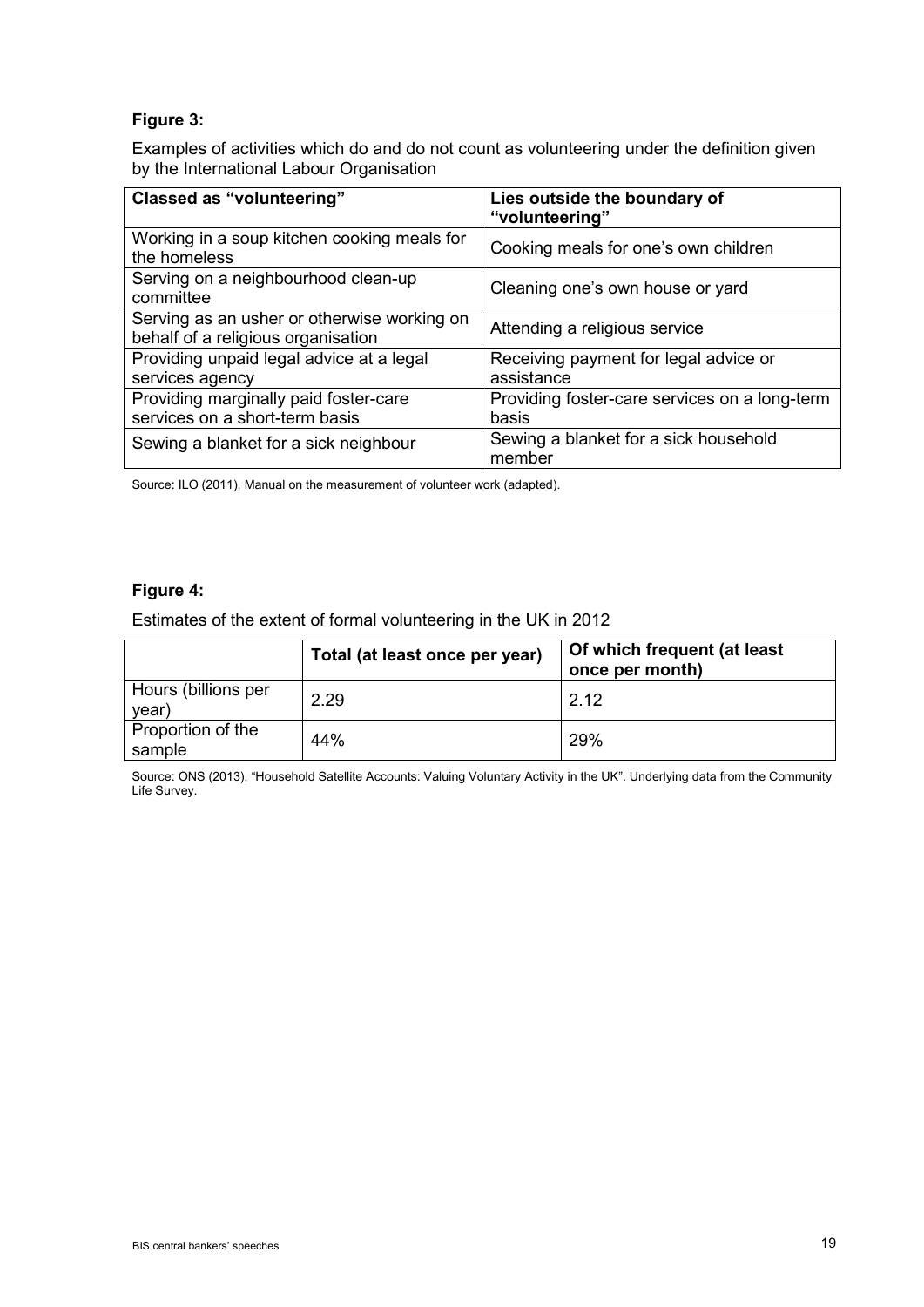# **Figure 5:**

The global volunteer workforce relative to the adult population of the world's largest countries



Millions of people 15 years or older

Source: Salamon, Sokolowski and Haddock (2011).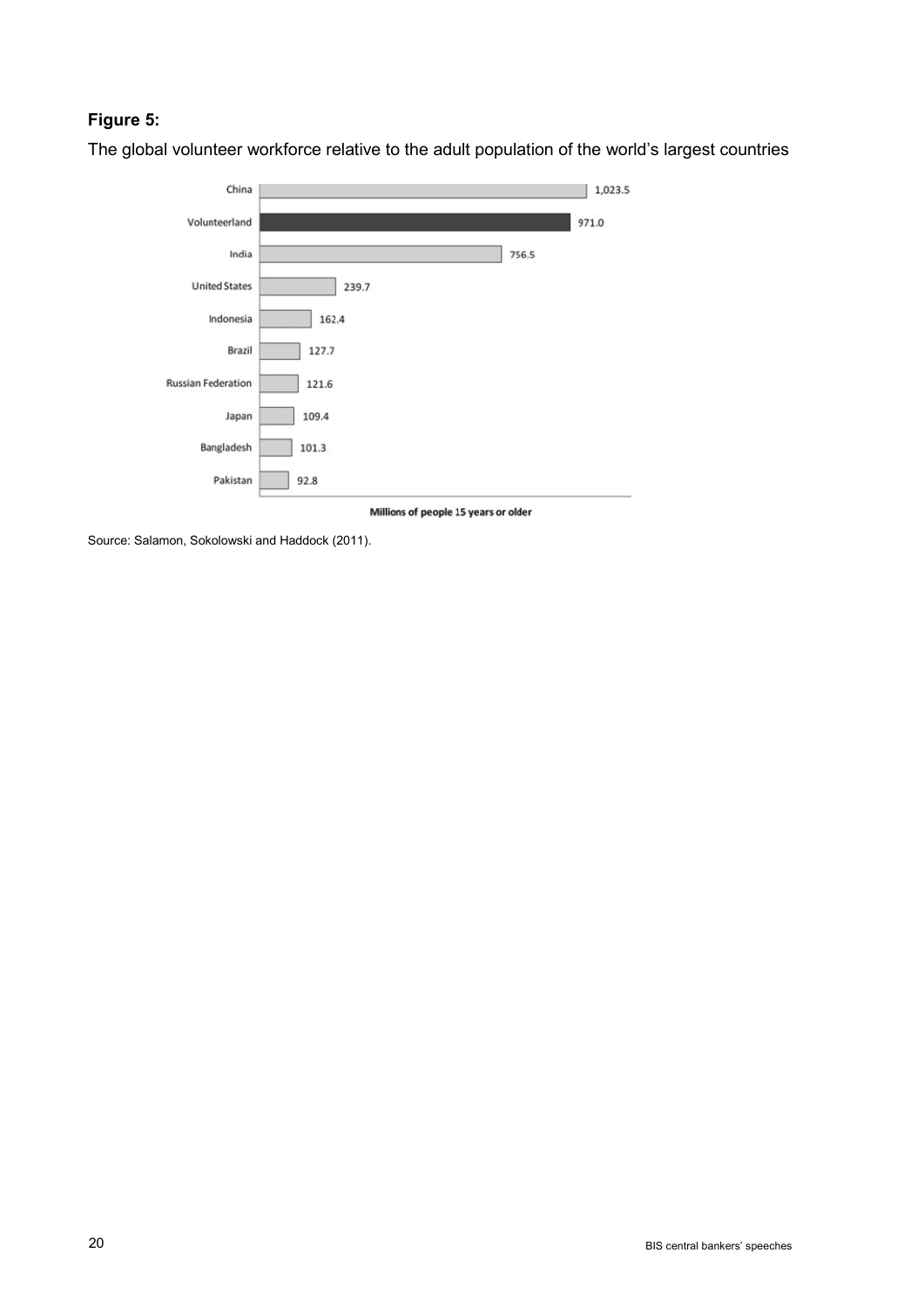# **Figure 6:**

Proportion of people in a selection of countries who volunteer at least once per month

| <b>Country</b>              | <b>Rank</b>             | <b>Proportion of respondents</b><br>who volunteered in the month<br>prior to interview |
|-----------------------------|-------------------------|----------------------------------------------------------------------------------------|
| Turkmenistan                | $\overline{1}$          | 57                                                                                     |
| Sri Lanka                   | $\overline{2}$          | 46                                                                                     |
| United States of<br>America | 3                       | 45                                                                                     |
| Myanmar                     | $\overline{\mathbf{4}}$ | 43                                                                                     |
| Philippines                 | 4                       | 43                                                                                     |
| Canada                      | 6                       | 42                                                                                     |
| Tajikistan                  | $\overline{7}$          | 41                                                                                     |
| <b>New Zealand</b>          | 8                       | 40                                                                                     |
| Guatemala                   | 8                       | 40                                                                                     |
| <b>Uzbekistan</b>           | 10                      | 38                                                                                     |
| Ireland                     | $11 =$                  | 37                                                                                     |
| Netherlands                 | $11 =$                  | 37                                                                                     |
| State of Libya              | $11 =$                  | 37                                                                                     |
| Nigeria                     | 14                      | 36                                                                                     |
| <b>United</b><br>Kingdom    | 26                      | 29                                                                                     |
| Germany                     | 34                      | 27                                                                                     |
| France                      | 41                      | 25                                                                                     |
| India                       | 68                      | 18                                                                                     |
| Spain                       | 75                      | 17                                                                                     |
| Sweden                      | 90                      | $\overline{13}$                                                                        |
| Iraq                        | 102                     | $\overline{11}$                                                                        |
| China                       | $131 =$                 | 4                                                                                      |
| Greece                      | $131 =$                 | $\overline{4}$                                                                         |

Source: Charities Aid Foundation World Giving Index (adapted), based on poll carried out by Gallup. The sample includes 135 countries representing 94% of the world's population.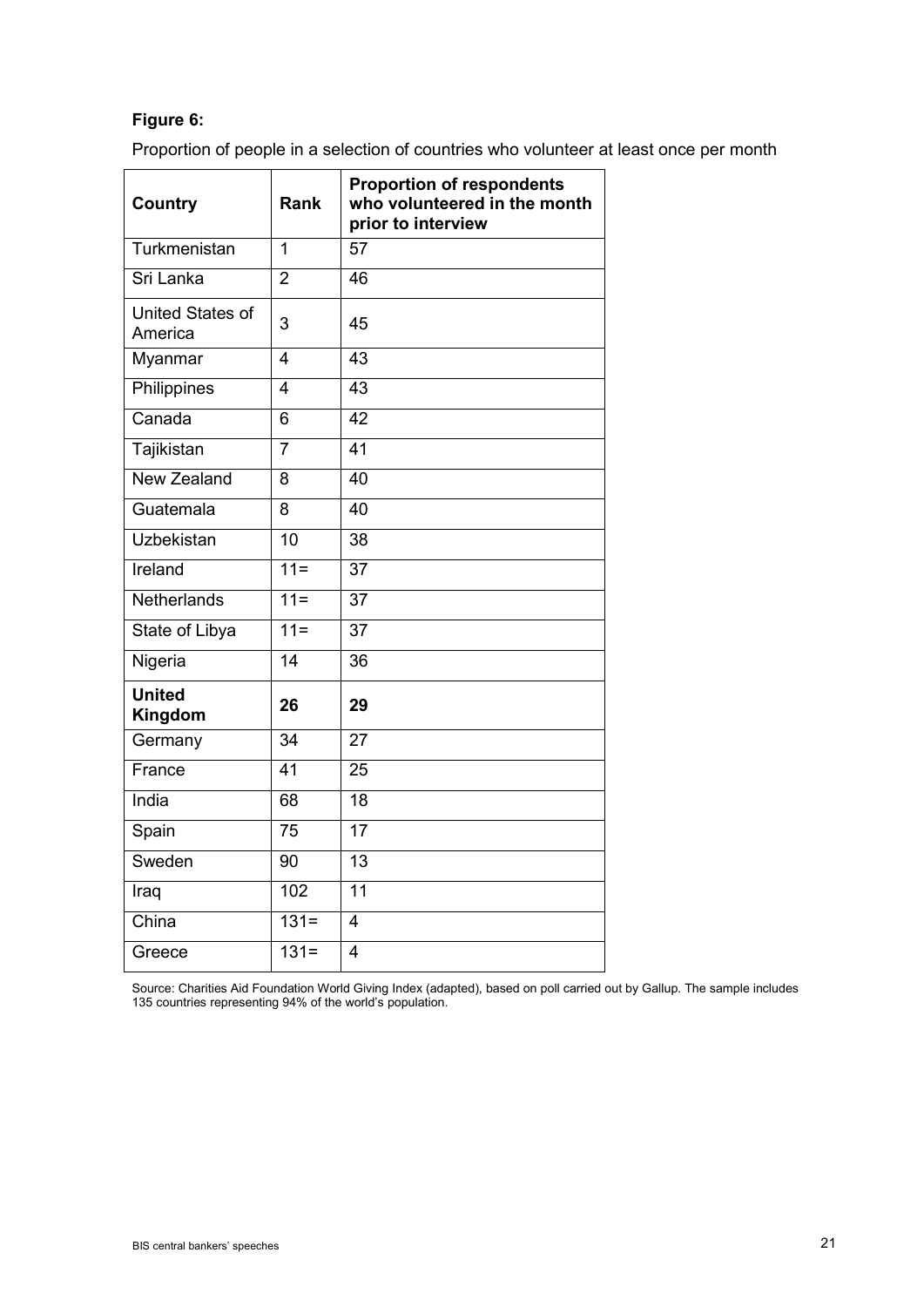# **Figure 7:**

Average number of hours volunteered by age group in 2011

| Age group     | Average number of<br>hours volunteered per<br>year* |
|---------------|-----------------------------------------------------|
| 16 to 29      | 87                                                  |
| 30 to 49      | 77                                                  |
| 50 to 69      | 109                                                 |
| Older than 70 | 113                                                 |
| UK average    | 97                                                  |

Sources: ONS (2013), "Household satellite accounts: valuing voluntary activity in the UK". Underlying data from the Understanding Society survey.

\*Conditional on volunteering.

# **Figure 8:**

### Change in volunteering activity over time in the UK



Source: Chart reproduced from ONS, "Household satellite accounts: valuing voluntary activity in the UK". Original data come from Home Office, DCLG and Cabinet Office surveys.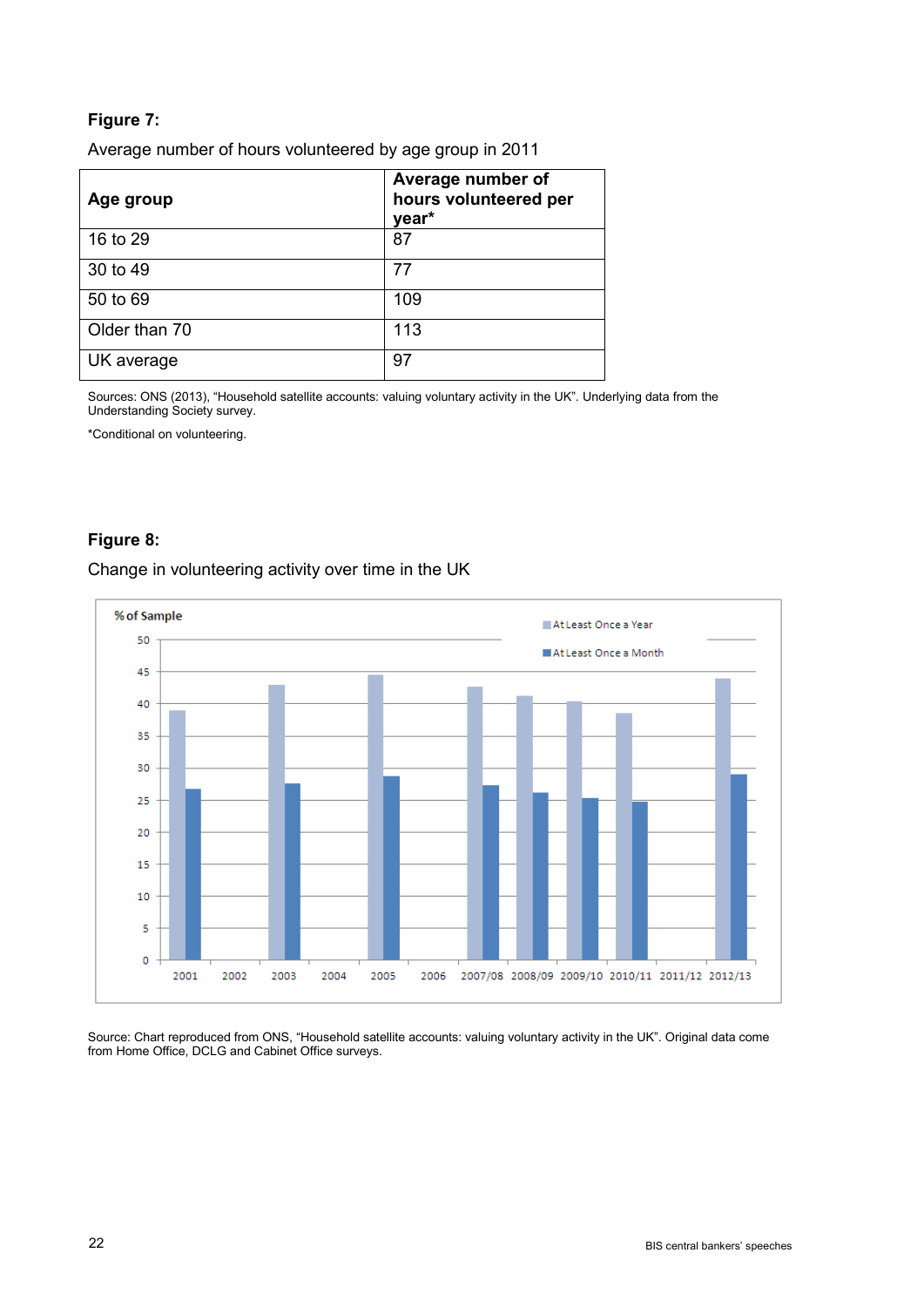### **Figure 9:**

The "Volunteering Onion", a summary of the estimated contribution from volunteering activities in the UK



Source: Bank and Pro Bono Economics calculations.

Note: The estimate of private value shown is an estimate of the benefits to an individual's well-being, not including health benefits or improvements to an individual's skills or employability.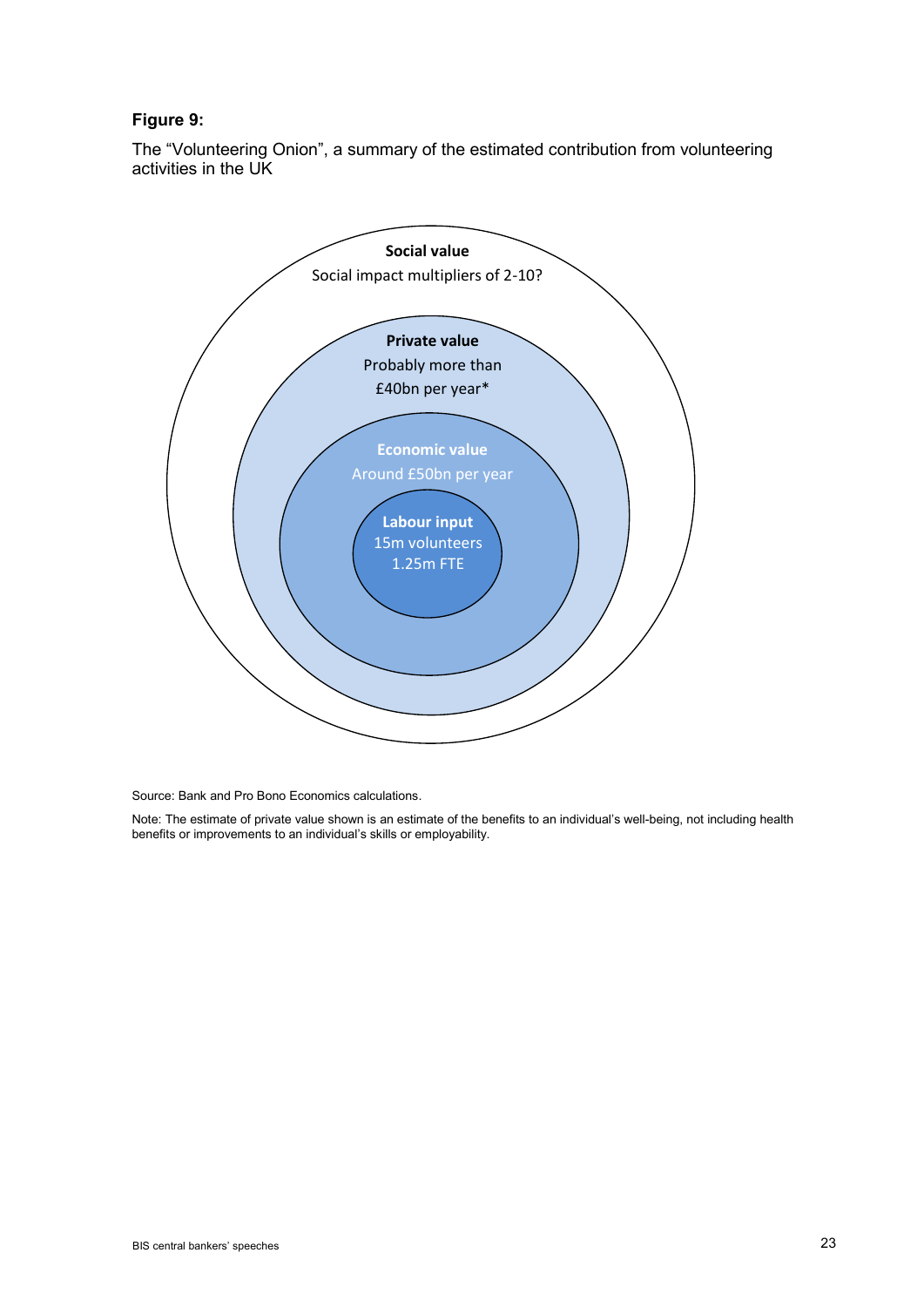# **Figure 10:**

Illustrative calculation of the economic contribution to the UK economy beyond formal volunteering (£23.9bn in 2012).

| Infrequent volunteering (less than once per<br>month)                                                                                   | Data quality is less good than for frequent<br>volunteering, but ONS estimate this could<br>add a further £1.7bn                                                                                                                                                                                                                       |
|-----------------------------------------------------------------------------------------------------------------------------------------|----------------------------------------------------------------------------------------------------------------------------------------------------------------------------------------------------------------------------------------------------------------------------------------------------------------------------------------|
| Informal volunteering (not through<br>organisations)                                                                                    | The ONS have recently put out an estimate<br>of the total value of informal volunteering in<br>2012. It is nearly as significant as formal<br>volunteering, and its contribution is<br>estimated at £18.6bn (both frequent and<br>infrequent).                                                                                         |
| Official estimates only measure the value of<br>labour inputs to volunteering, not the outputs.                                         | You need to make assumptions here about<br>the role of capital, and the level of<br>productivity in volunteer jobs. Based on<br>rough calculations that treat volunteer jobs<br>like labour-intensive service industries, the<br>current method could be understating<br>"output" by perhaps a quarter. But this is<br>very uncertain. |
| Hard to know whether volunteers perform in<br>the same way as paid workers (whose<br>wages are used as a proxy for volunteer<br>output) | It could be that volunteers are less<br>productive than experienced workers in<br>some jobs. But they might be more<br>enthusiastic.                                                                                                                                                                                                   |
| Potential higher estimate (very uncertain)                                                                                              | $1.25*(18.6 + 1.7 + 23.9)$ -> gives you around<br>£55bn as a possible alternative estimate.                                                                                                                                                                                                                                            |

Source: Bank and Pro Bono Economics calculations.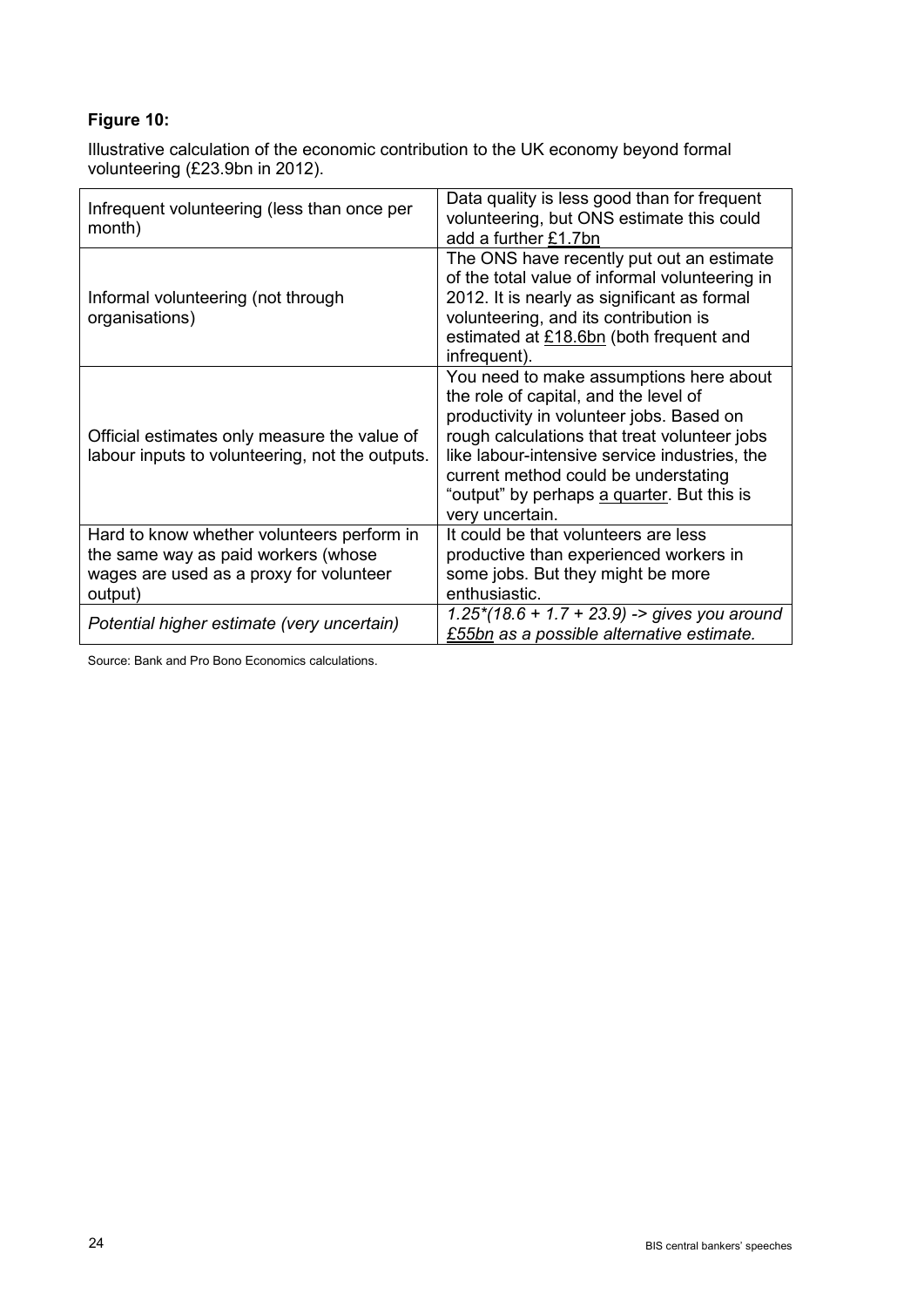# **Figure 11:**

Survey responses for volunteering regularly

|                                                           | <b>Verv</b><br><b>important</b> | <b>Fairly</b><br><b>important</b> | <b>Not very</b><br><i>important</i> | <b>Not</b><br><b>important</b><br>at all | <b>Base</b><br>(unweighted) |
|-----------------------------------------------------------|---------------------------------|-----------------------------------|-------------------------------------|------------------------------------------|-----------------------------|
|                                                           | %                               | %                                 | %                                   | %                                        |                             |
| Get satisfaction from seeing the results                  | 68                              | 29                                | $\overline{2}$                      |                                          | 831                         |
| I really enjoy it                                         | 70                              | 27                                | 3                                   |                                          | 833                         |
| It gives me a sense of personal achievement               | 49                              | 39                                | 9                                   | 4                                        | 832                         |
| Meet people and make friends                              | 49                              | 37                                | 11                                  | 4                                        | 833                         |
| It gives me a chance to do things I'm good at             | 35                              | 48                                | 12                                  | 5                                        |                             |
| It broadens my experience of life                         | 38                              | 44                                | 13                                  | 5                                        | 831                         |
| It gets me out of myself                                  | 31                              | 38                                | 21                                  | 10                                       | 831                         |
| It gives me more confidence                               | 31                              | 35                                | 23                                  | 12                                       | 833                         |
| Makes me a less selfish person                            | 30                              | 42                                | 20                                  | 9                                        | 827                         |
| It makes me feel needed                                   | 27                              | 40                                | 24                                  | 9                                        | 832                         |
| It gives me the chance to learn new skills                | 26                              | 35                                | 21                                  | 19                                       | 833                         |
| It makes me feel less stressed                            | 19                              | 32                                | 30                                  | 19                                       | 827                         |
| It improves my physical health                            | 18                              | 25                                | 26                                  | 31                                       | 832                         |
| It gives me a position in the community                   | 15                              | 23                                | 34                                  | 27                                       | 832                         |
| It gives me the chance to improve my employment prospects | 12                              | 12                                | 18                                  | 59                                       | 832                         |
| It gives me the chance to get a recognised qualification  | 6                               | 8                                 | 18                                  | 69                                       | 831                         |

Base: All current formal volunteers who volunteered regularly with their main organisation. Don't know/refusal responses excluded.

Source: 2006/07 Helping Out survey.

### **Figure 12:**

The average lifetime cost of risk factors associated with sexual exploitation

|                       | Average cost per individual |                    |                                         |                        |         |
|-----------------------|-----------------------------|--------------------|-----------------------------------------|------------------------|---------|
|                       | Going<br>missing            | Substance<br>abuse | Dis-<br>engagement<br>from<br>education | Accommodation<br>needs | Total   |
| Pre-<br>intervention  | £19,664                     | £4,278             | £10,504                                 | £11,338                | £45,784 |
| Post-<br>intervention | £7,551                      | £3,047             | £8,327                                  | £9,223                 | £28,148 |
| Control<br>group      | £24,235                     | £5,057             | £17,312                                 | £16,904                | £63,508 |

Source: PBE (2011).